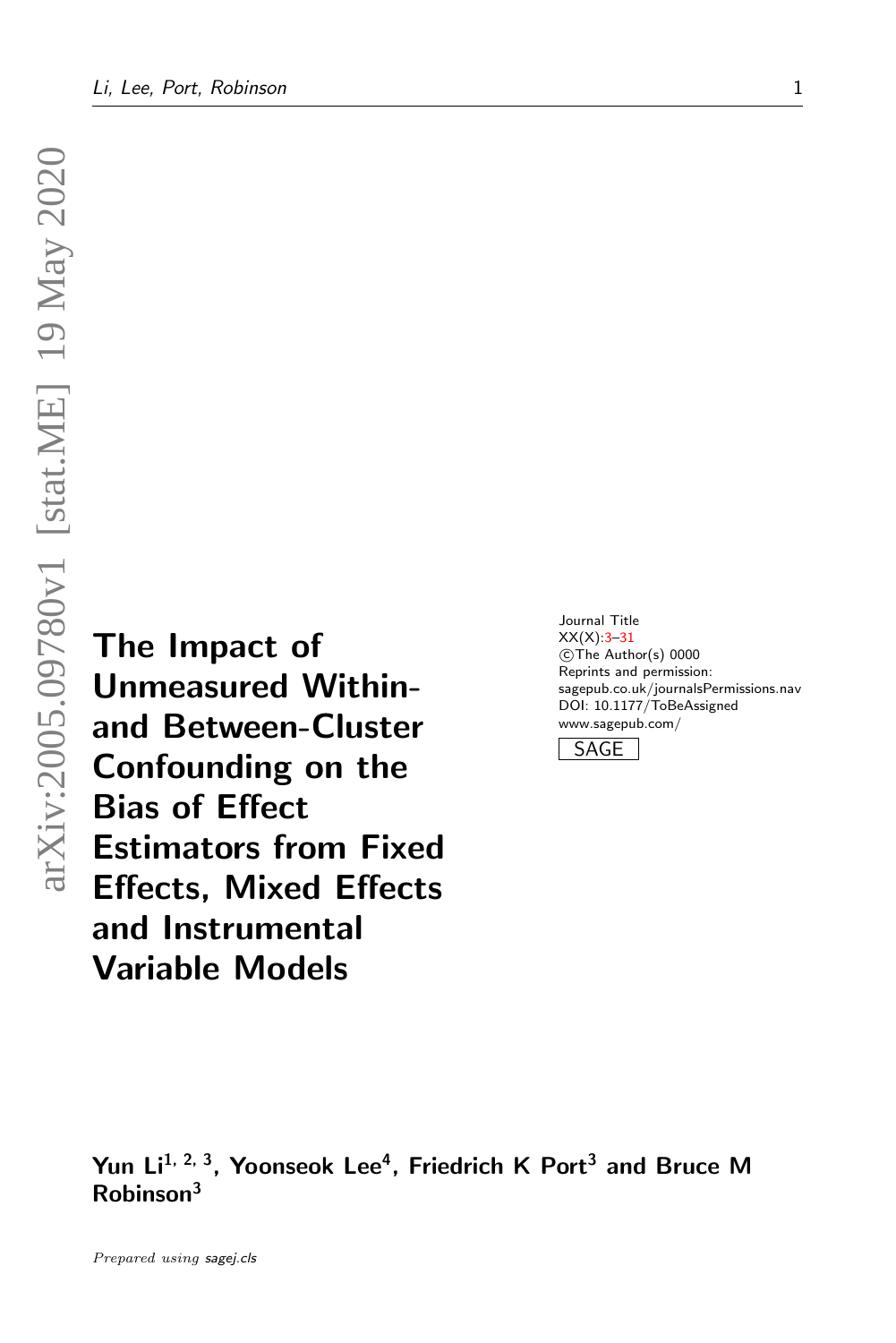## <span id="page-1-0"></span>**Abstract**

Unmeasured confounding almost always exists in observational studies and can bias estimates of exposure effects. Instrumental variable methods are popular choices in combating unmeasured confounding to obtain less biased effect estimates. However, we demonstrate that alternative methods may give less biased estimates depending on the nature of unmeasured confounding. Treatment preferences of clusters (e.g., physician practices) are the most frequently used instruments in instrumental variable analyses (IVA). These preference-based IVAs are usually conducted on data clustered by region, hospital/facility, or physician, where unmeasured confounding often occurs within or between clusters. We aim to quantify the impact of unmeasured confounding on the bias of effect estimators in IVA, as well as several common alternative methods including ordinary least squares regression, linear mixed models (LMM) and fixed effect models (FE) to study the effect of a continuous exposure (e.g., treatment dose) on a continuous outcome. We derive closed-form expressions of asymptotic bias of estimators from these four methods in the presence of unmeasured withinand/or between-cluster confounders. Simulations demonstrate that the asymptotic bias formulae well approximate bias in finite samples for all methods. The bias formulae show that IVAs can provide consistent estimates when unmeasured within-cluster confounding exists, but not when between-cluster confounding exists<sup>[1](#page-24-0)</sup>. On the other hand, FEs and LMMs can provide consistent estimates when unmeasured between-cluster confounding exits, but not for within-cluster confounding. Whether IVAs are advantageous in reducing bias over FEs and LMMs depends on the extent of unmeasured within-cluster confounding relative to between-cluster confounding. Furthermore, the impact of unmeasured between-cluster confounding on IVA estimates is larger than the impact of unmeasured within-cluster confounding on FE and LMM estimates. We illustrate the use of these methods in estimating the effect of erythropoiesis stimulating agents on hemoglobin levels. Our findings provide guidance for choosing appropriate methods to combat the dominant types of unmeasured confounders and help interpret statistical results in the context of unmeasured confounding.

### Keywords

Bias Formula; Causal inference; Instrumental variables; Linear Mixed Model; Observational study; Unmeasured confounders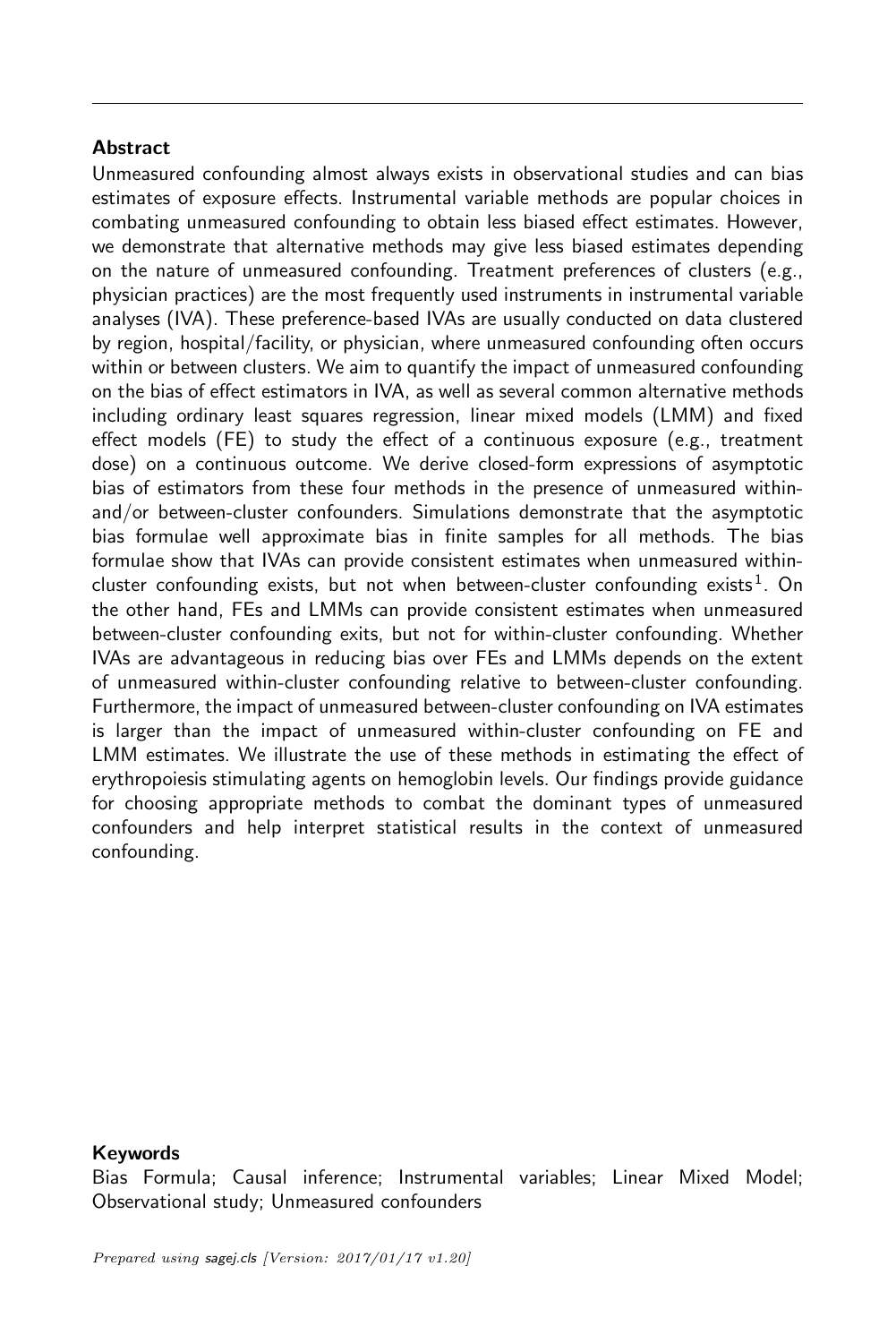## Introduction

Unmeasured confounding almost always exists in observational studies and can often bias the estimates of exposure effects. For example, patients' co-morbid conditions are common confounders for treatment effects. We may know of patients' co-morbid conditions but we usually do not have detailed information on the levels of disease severity, which can lead to unmeasured confounding and subsequent bias. Observational studies are often conducted with individuals clustered by region, hospital, facility, or physician. In these studies, confounding frequently occurs within or between clusters<sup> $1-4$  $1-4$ </sup>. In our motivating example, we study the effect of erythropoietin-stimulating agent (ESA) administration on raising hemoglobin (Hgb) levels among patients receiving hemodialysis for endstage kidney disease from multiple dialysis facilities. Facility indicators of quality of clinical care, such as the percentage of facility patients receiving dialysis via a central venous catheter, are likely between-cluster confounders, while patients' responsiveness to ESA (i.e., change in hemoglobin level) is likely a withincluster confounder. When within- or between-cluster confounding is unmeasured or unadjusted for, most statistical methods are invalid and can give biased effect estimates. However, it is less known that some statistical methods are more robust to unmeasured confounding and give less biased effect estimates than others. In this study, we aim to quantify the bias of effect estimates obtained from the instrumental variable analysis (IVA) and several alternative methods in the presence of between- or within-cluster unmeasured confounding.

IVAs are popular choices for obtaining effect estimates robust to unmeasured confounding. Treatment preferences of clusters (e.g., physician practices) are the most frequently used instruments in the literature (i.e., preference-based instruments) [5–](#page-24-2)[8](#page-25-0) . Out of 187 comparative effectiveness research studies that used IVA between year 1990 and 2011, about half of the instruments were preference-based instruments [9](#page-25-1) . Different practices prefer different treatment dose (percentages) even after sufficient adjustments for patient/practice heterogeneity. Part of the variation in treatment dose preferences may arise from differential group policies, insurance coverage, patient/physician knowledge/preference, and may be random such that it is independent of unmeasured confounders (e.g.,

#### Corresponding author:

Yun Li Email: yun.li@pennmedicine.upenn.edu

 $1$ Department of Biostatistics, Epidemiology and Informatics, University of Pennsylvania, Philadelphia, PA.

<sup>2</sup> Department of Biostatistics, University of Michigan, Ann Arbor, MI.

<sup>3</sup> Arbor Research Collaborative for Health, Ann Arbor, MI.

<sup>4</sup> Department of Economics and Center for Policy Research, Syracuse University, Syracuse, NY.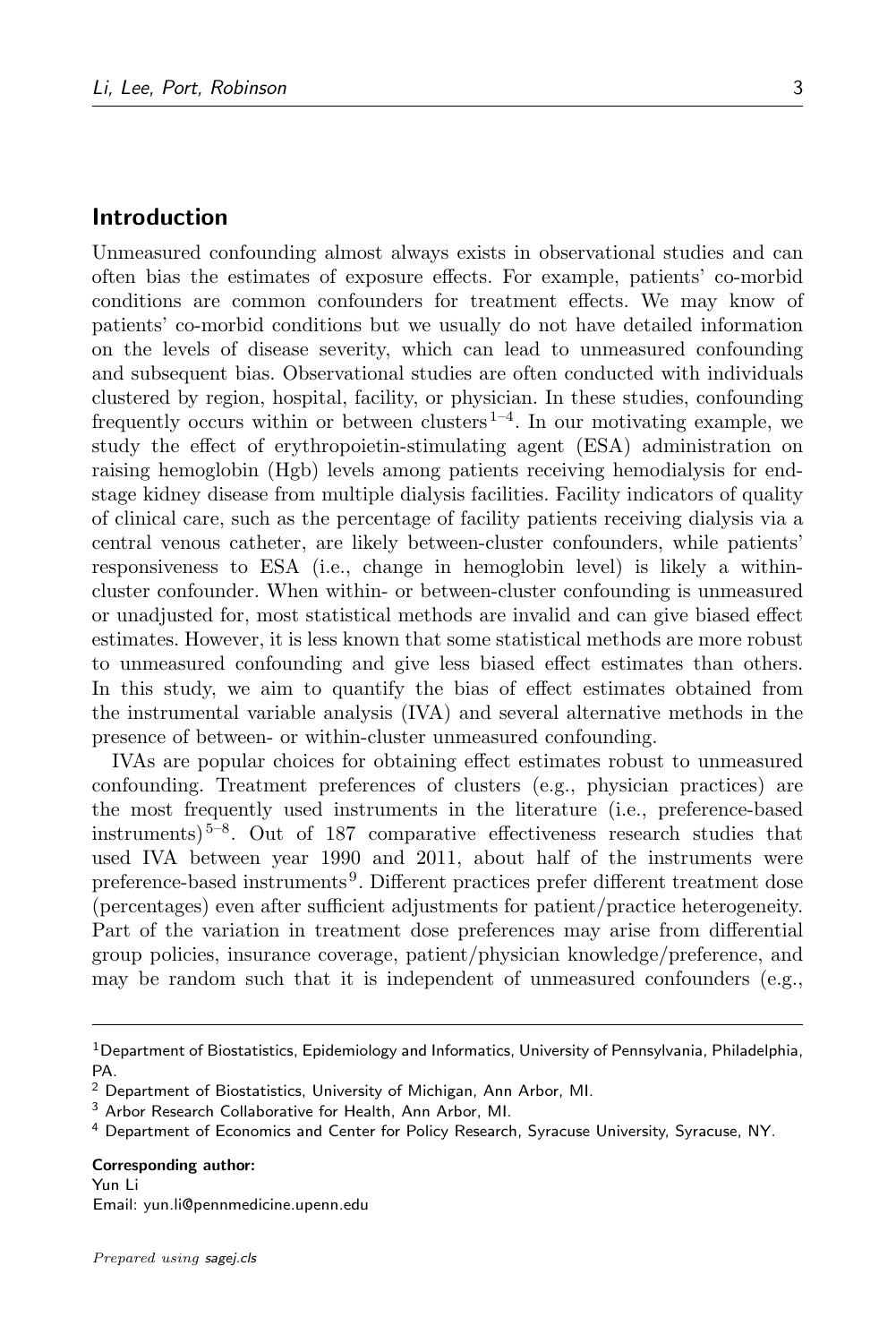patients' disease severity) after adjustment for measured confounders. The preference-based IVA aims to use the "random" component of variation to obtain treatment effect estimates. For an IV to be valid, it must be associated with the exposure of interest, independent of unmeasured confounders and must have no direct effect on the outcome, conditional on measured covariates (Figure [1\)](#page-6-0). Previously, we derived a bias formula when assumptions for valid preference-based IVs are met<sup>[1](#page-24-0)</sup>. In this study, we generalize and derive bias formulae of preference-based IV estimators in the more common and realistic scenarios when IV assumptions may or may not be satisfied in the presence of unmeasured between-cluster and/or within-cluster confounders.

It is known that IVA is advantageous in handling unmeasured confounding; however, it is less known that other popular analytic methods may give less biased effect estimates than IVA depending on the nature of unmeasured confounding. For comparisons with IVA, we choose three commonly used models: ordinary least squares regression (OLS), linear mixed models (LMM) and fixed effect models (FE) to estimate the effect of a continuous exposure (e.g., treatment dose) on a continuous outcome. Previous work has focused on the importance of assumptions being satisfied in order for these statistical methods to generate valid effect estimates. However, as we demonstrate in this paper, when betweenand within-cluster confounding are not fully controlled, most of these methods are likely to be invalid. And the robustness of these methods towards bias differs depending on the extent of unmeasured within-cluster confounding relative to unmeasured between-cluster confounding. Our prior work derived bias formula for IVA when unmeasured within-cluster confounding exists<sup>[1](#page-24-0)</sup>; in this study, we derive bias formulae for all four methods when between-cluster and/or withincluster confounding exits. Our study of the bias patterns and factors that impact the magnitudes of the bias for these methods will: (a) provide evidence in selecting better methods to combat the dominant types of unmeasured confounders; (b) help appropriately interpret statistical results in the context of unmeasured confounding; and (c) assist in detecting the presence of unmeasured confounders.

As an illustrating example, we use these methods to estimate the effect of ESA on Hgb levels among patients receiving hemodialysis for end-stage kidney disease using data from the Dialysis Outcomes and Practice Patterns Study (DOPPS), an international prospective cohort study  $11$ .

## Between- and Within-Cluster Confounders

We aim to estimate the effect of an exposure  $(T)$  on outcome  $(Y)$  free of confounding. We categorize all unmeasured confounders of the  $T - Y$  relationship into between-cluster confounders (denoted by  $B$ ) and within-cluster confounders (denoted by  $W)^{1,2}$  $W)^{1,2}$  $W)^{1,2}$  $W)^{1,2}$ . Between-cluster confounders  $B_i$  are cluster-specific and identical for any patient j in each cluster i; but  $B_i$ s likely differ across different clusters. Within-cluster confounders  $(W_{ij})$  likely have different values for different subjects  $j$ 's within each cluster  $i$ ; but their cluster-specific means are identical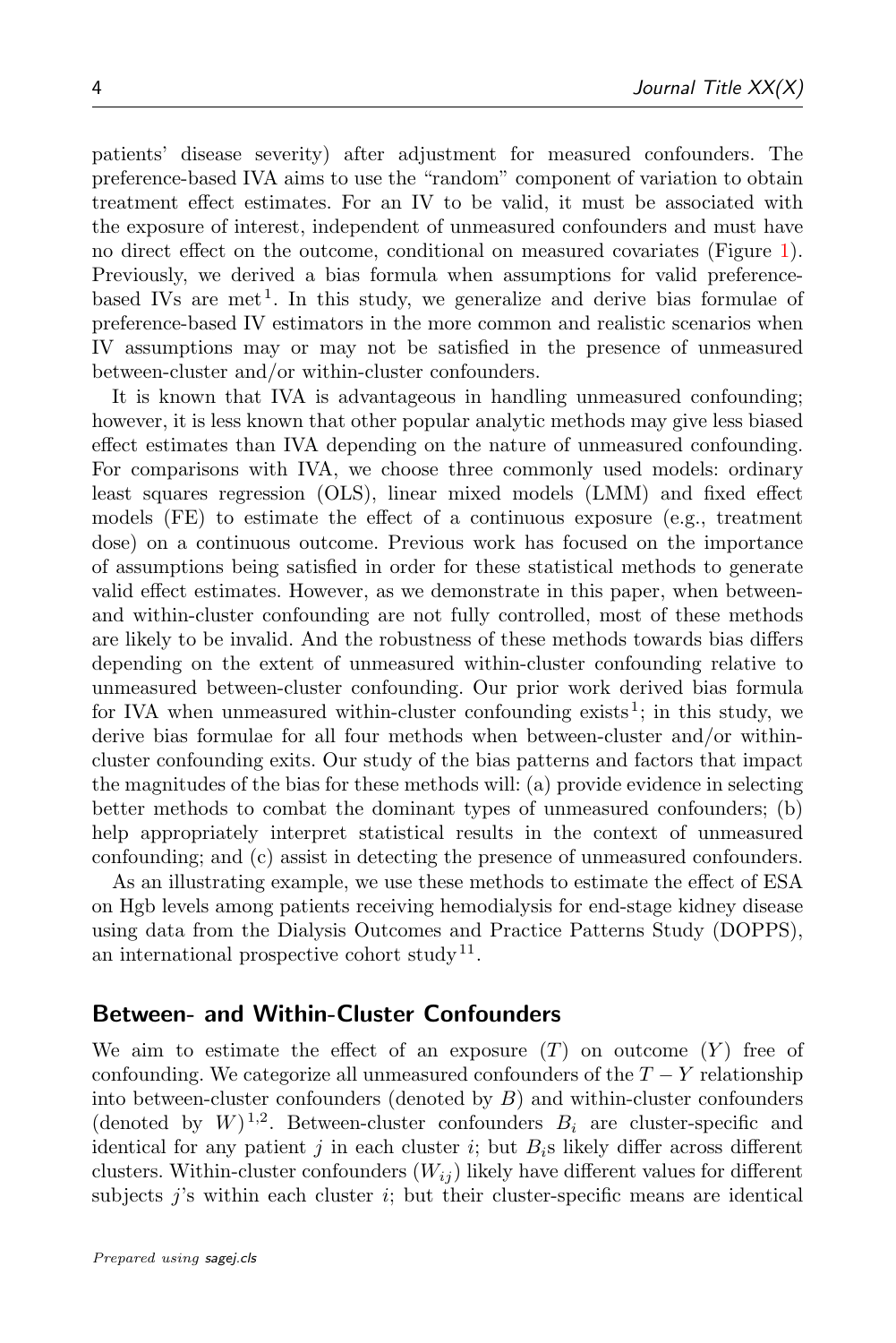for all  $i$ . For example, when the cluster is the dialysis facility, between-cluster confounders can be for-profit status, or nurse/patient ratio of dialysis facilities. Many confounders tend to be both between-cluster and within-cluster confounders (e.g., patients' age). For these confounders, we decompose them into betweencluster components (e.g., facility mean age) and within-cluster components (e.g., a patient's age - facility mean age). The decomposition of unmeasured confounders helps us examine how each type affects the  $T - Y$  relationship and the assumptions required for valid statistical methods. We let  $C_{ij}$  denote all adjusted (measured) confounders. Here  $W_{ij}$ ,  $B_i$  and  $C_{ij}$  are  $K_w$ ,  $K_b$  and  $K_c$  dimensional vectors, respectively. We assume  $W_{ij}$  and  $B_i$  represent residual within-cluster and between-cluster components of the unadjusted confounders after controlling for  $C_{ij}$  (i.e.,  $(W_{ij}, B_i) \perp C_{ij}$ ).

## Methods

Our objective is to examine the effect of a continuous exposure (i.e., treatment dose) on a continuous outcome that is free of confounding. First, we describe the preference-based IVA method and three other methods to compare, their estimators and assumptions for valid effect estimates. We then assess possible violations of these assumptions when between-cluster or within-cluster unmeasured confounding exists.

## Preference-Based Instrumental Variable Approach

The models for the preference-based IVA are expressed below as two simultaneous equations:

<span id="page-4-0"></span>
$$
T_{ij} = \gamma_i + C_{ij}^{'*} \alpha_{Ic}^* + e_{ij}^t, \qquad (1)
$$

$$
Y_{ij} = \beta_I T_{ij} + C'_{ij} \beta_{Ic} + v_i + e^y_{ij}, \qquad (2)
$$

where  $j = 1, 2, \ldots, n_i$  for each i and  $i = 1, 2, \ldots, m, \beta_I$  is the parameter of interest denoting the effect of T on Y;  $\gamma_i$  represents the random exposure level at cluster i;  $\alpha_{Ic}^* = (\alpha_{2Ic}, \cdots, \alpha_{K_cIc})'$  represents the effects of  $C_{ij}^* = (C_{2ij}, \ldots, C_{K_cij})'$  on  $T_{ij}$ ; and  $\beta_{Ic} = (\beta_{1Ic}, \ldots, \beta_{K_cIc})'$  corresponds to the effects of  $C_{ij} = (C_{1ij}, \ldots, C_{K_cij})'$ on  $Y_{ij}$ . Note that  $C_{1ij} = 1$  denoting the intercept and  $C_{2ij}, \ldots, C_{K_cij}$  for measured confounders. Also note that different from  $C_{ij}$ ,  $C_{ij}^*$  does not include intercept. In addition, different from LMM,  $\gamma_i$  can be arbitrarily correlated with  $C_{ij}^*$ . Without loss of generality, we assume cluster size  $n<sub>i</sub> = n$  for any i for notational simplicity in the following.

We assume the between-cluster errors (or random effects)  $v_i$  and withincluster errors  $e_{ij}^t$  and  $e_{ij}^y$  are identically, independently distributed (i.i.d.) and follow normal distributions such that  $v_i \sim N(0, \sigma_v^2)$ ,  $e_{ij}^t \sim N(0, \sigma_{et}^2)$ , and  $e_{ij}^y \sim$  $N(0, \sigma_{ey}^2)$ , where  $v_i \perp (e_{ij}^t, e_{ij}^y)$ . Here  $v_i$  captures the intra-cluster correlation for the outcome. Let  $\xi_i = v_i J_n + e_i^y$  where  $J_n$  is a  $n \times 1$  vector of ones, and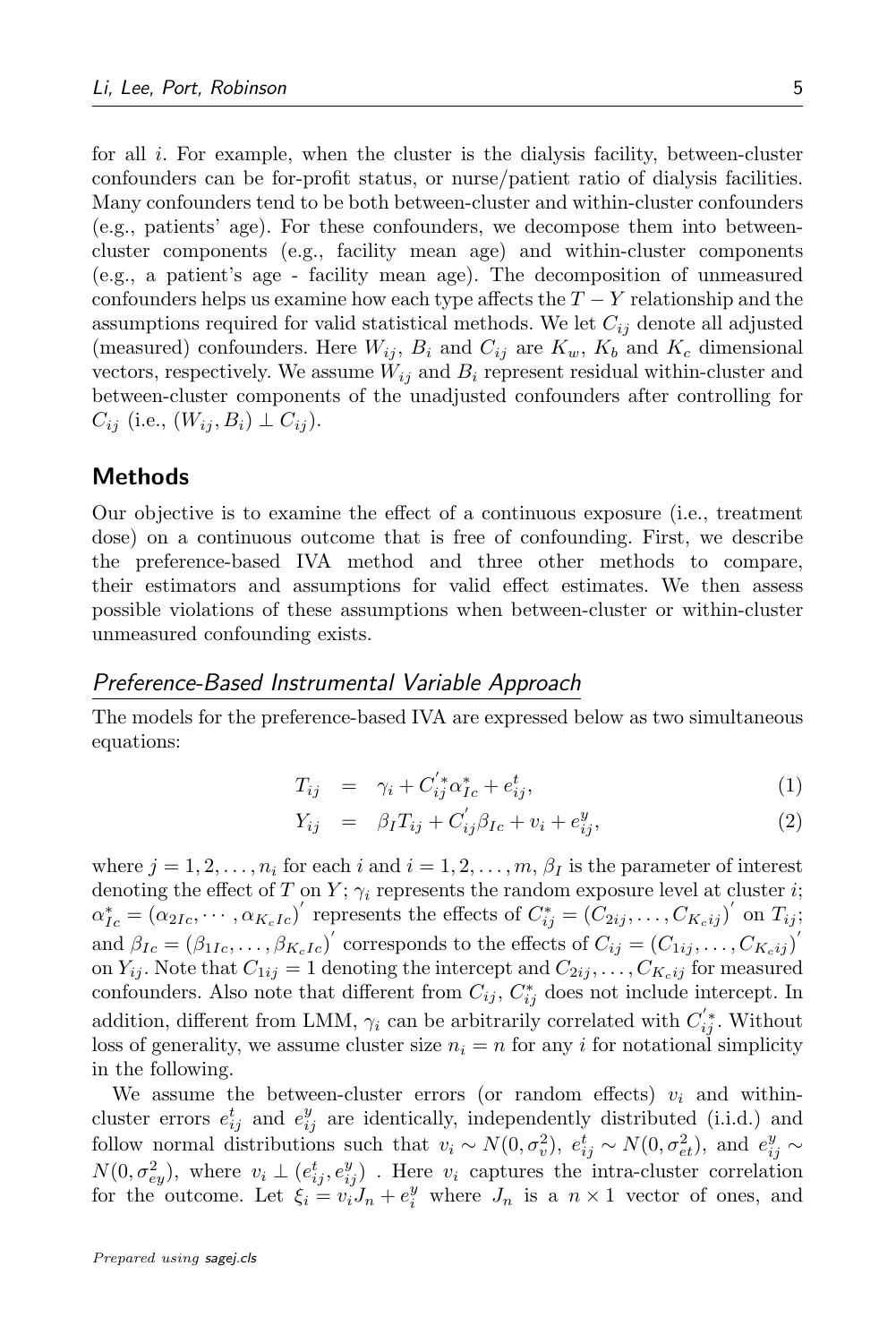$e_i^y = (e_{i1}^y, \dots, e_{in}^y)'$ . Then we have  $\xi_i \sim N(0, \Omega)$  with  $\Omega = \sigma_v^2 I_n + \sigma_{ey}^2 J_n J'_n$  where  $I_n$  is an identity matrix with rank n. Other assumptions for valid IVA model equations include:  $(v_i, e_{ij}^t, e_{ij}^y) \perp C_{ij}$  and  $e_{ij}^y \perp T_{ij}$ . Note that the assumption of  $e_{ij}^t \perp e_{ij}^y$  is not required for valid IVA.

Let  $\eta_I = (\beta_I, \beta_{1Ic}, \dots, \beta_{K_cIc})'$ . With preference-based IVA, the two-stage generalized least squares estimator of  $\eta_I$  is given by

<span id="page-5-0"></span>
$$
\widehat{\eta}_I = \left(\sum_{i=1}^m \widehat{O}'_i \widehat{\Omega}^{-1} \widehat{O}_i\right)^{-1} \left(\sum_{i=1}^m \widehat{O}'_i \widehat{\Omega}^{-1} Y_i\right),\tag{3}
$$

where  $\widehat{\Omega}$  is an estimate of  $\Omega$  and  $\widehat{O}_i = (\widehat{O}_{i1}, \ldots, \widehat{O}_{in})'$  with  $\widehat{O}_{ij} =$  $(\widehat{T}_{ij}, C_{1ij}, \cdots, C_{K_cij})'$ .  $\widehat{T}_{ij}$  is the predicted T obtained from Equation [\(1\)](#page-4-0) using OLS estimation by regressing  $T_{ij}$  on  $C'_{ij}$  and  $Z'_{i}$ , where  $Z_{i}$  is an  $m \times 1$  indicator vector with its elements being  $I(\ell = i) = 1$  (if  $\ell =$ i) or 0 (if  $\ell \neq i$ ) where  $\ell = 1, \dots, m$  representing any potential cluster memberships. The estimator for the coefficients of  $Z_i$  is the least squares dummy variable estimator in economics  $16,17,30$  $16,17,30$  $16,17,30$ ; it is also the same estimator of the coefficients in the fixed effect regression model in biostatistics and economics <sup>[16](#page-25-3)[–18](#page-25-5)[,30](#page-26-0)</sup>. The estimator of  $\beta_I$  is given by  $\widehat{\beta}_I = (1, 0, \ldots, 0) \times \widehat{\eta}_I$ . The variance of  $\widehat{\eta}_I$  is estimated by:  $\text{Var}(\widehat{\eta}_I) = \left(\sum_{i=1}^m \widehat{O}_i' \widehat{\Omega}^{-1} \widehat{O}_i\right)^{-1}$ . Hence,  $\text{Var}(\widehat{\beta}_I) =$  $(1, 0, \ldots, 0)$ Var $(\hat{\eta}_I)(1, 0, \ldots, 0)'$ . We obtain  $\hat{\Omega}$  using the procedure provided in our prior work<sup>1</sup> prior work<sup>[1](#page-24-0)</sup>.

The preference-based IVA aims at taking advantage of the random component of the treatment dose assignment to obtain valid effect estimates. Conditional on measured confounders, this random component is independent of unmeasured confounders, may arise from differential cluster policies or preference and represented by  $\gamma_i$  Equation [\(1\)](#page-4-0). The IVA assumptions require that  $\gamma_i$  does not have a direct effect on Y and that  $\gamma_i$  must be independent of the unmeasured confounders (conditional on measured covariates). This implies that  $\gamma_i$  needs to be independent of  $v_i, e_{ij}^t$  and  $e_{ij}^y$ . Additional IVA assumption includes that  $\gamma$  is positively associated with the treatment dose received<sup>[1](#page-24-0)</sup>.

When unmeasured within-cluster confounders  $W_{ij}$  are present,  $W_{ij}$  are absorbed by  $e_{ij}^t$  and  $e_{ij}^y$  such that  $e_{ij}^t = W'_{ij}\alpha_w + \varepsilon_{ij}^t$  and  $e_{ij}^y = W'_{ij}\beta_w + \varepsilon_{ij}^y$  with  $\alpha_w$  and  $\beta_w$  representing the effects of W on T and Y, respectively. This results in  $Cov(e_{ij}^t, e_{ij}^y) \neq 0$  and subsequently  $Cov(T_{ij}, e_{ij}^y) \neq 0$ , even if  $\varepsilon_{ij}^t \perp \varepsilon_{ij}^y$ . This nonzero correlation between  $T_{ij}$  and  $e_{ij}^{y}$  can result in biased estimates of  $\beta_I$  when we only fit the single model equation [\(2\)](#page-4-0). However, in IVA, when  $W_{ij}$  are present, because of  $\gamma_i \perp W_{ij}, \gamma_i \perp (e_{ij}^t, e_{ij}^y, v_i)$  remains true after adjusting for  $C_{ij}$ ; and hence IVA assumptions are not violated. When unmeasured between-cluster confounders  $B_i$  is present,  $B_i$  is absorbed by  $\gamma_i$  and  $v_i$  such that  $\gamma_i = B_i^{\prime} \alpha_b + r_{0i}$ and  $v_i = B_i^{\prime} \beta_b + u_{0i}$  with  $\alpha_b$  and  $\beta_b$  representing the effect of B on T and Y, respectively. Subsequently, this leads to  $Cov(\gamma_i, v_i) \neq 0$ , even if  $r_{0i} \perp u_{0i}$ . This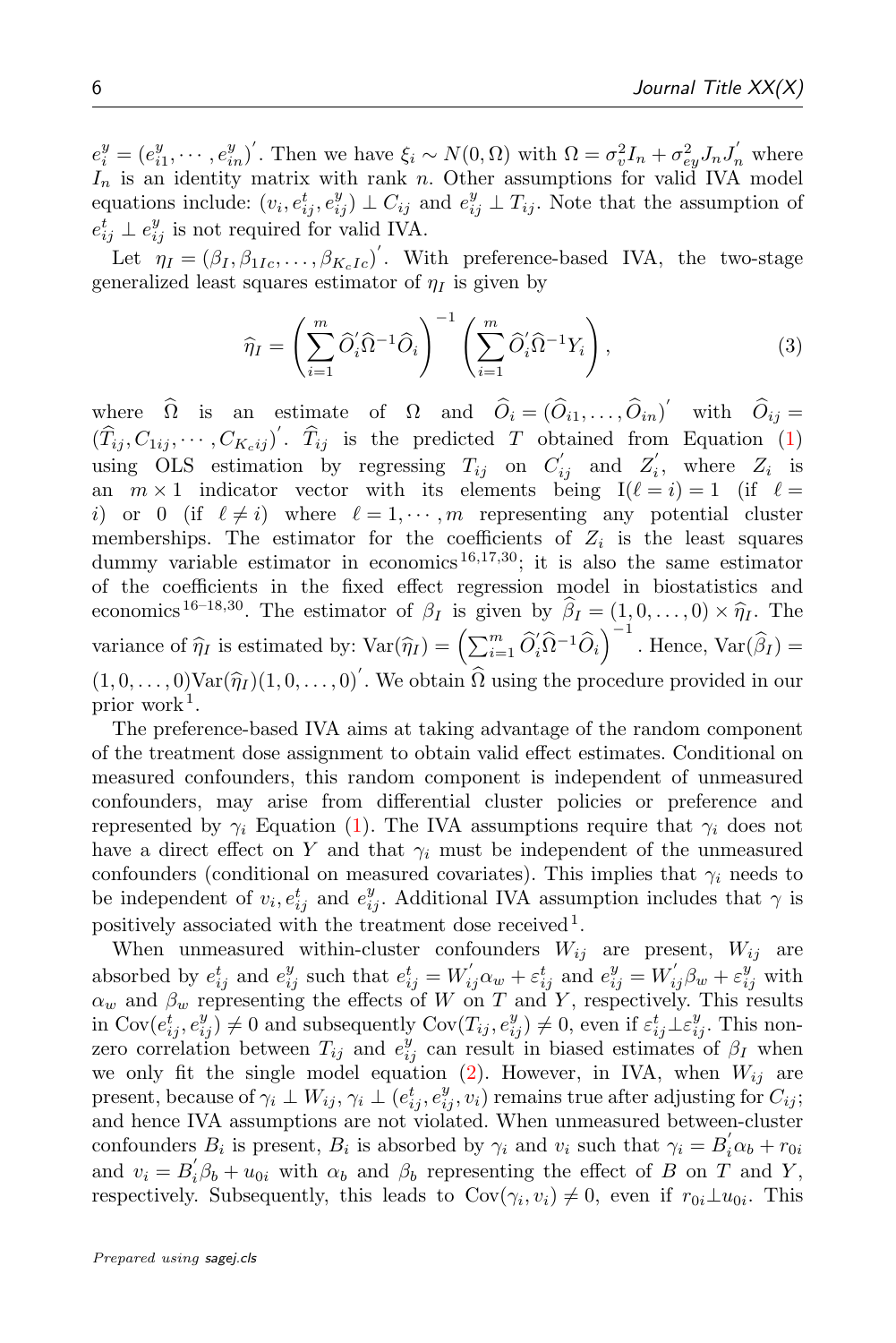<span id="page-6-0"></span>

Figure 1. Assumptions for Valid IV: (a) association between instrument and treatment; (b) no unmeasured IV-outcome confounders;  $(c)$  no direct effect of instrument on outcome.  $Z$ for intrument,  $T$  for treatment,  $Y$  for outcome,  $C$  for measured confounders,  $W$  for unmeasured within-cluster confounders for the T-Y association.

violates the  $\gamma_i \perp v_i$  assumption required for a valid IVA and can lead to invalid IVA estimates. Here,  $B$  is also termed as IV-outcome confounders in literature<sup>[9](#page-25-1)</sup>.

The causal interpretation of IVA estimators are described in further details by us and others<sup> $1,14,15,22$  $1,14,15,22$  $1,14,15,22$  $1,14,15,22$ </sup>. Briefly, to point identify the treatment effect, we need to make the additional assumptions of either monotonicity or homogeneous effects. With the monotonicity assumption, we can interpret the IV estimate as the causal treatment effect for the compliers, the subgroup of patients who would adopt the treatment dose suggested by the instrument. With the homogeneous effect assumption, we can interpret the IVA estimate as the average causal effect for the whole population. In this manuscript, we assume homogeneous treatment dose effect for simulations, but make no such an assumption for the data analyses since the truth is unknown.

## Alternative Methods

Ordinary Least Squares Regression (OLS) The model for OLS regression can be expressed as:

$$
Y_{ij} = \beta_O T_{ij} + C'_{ij} \beta_{Oc} + \varsigma_{ij}^y,\tag{4}
$$

where  $\beta_O$  is the parameter of interest representing the effect of T on Y,  $\varsigma_{ij}^y$  is the random error, and  $\beta_{Oc} = (\beta_{1Oc}, \dots, \beta_{K_cOc})'$  for the effects of  $C_{ij}$  on  $Y_{ij}$ . Let  $\eta_O =$  $(\beta_O, \beta_{1Oc}, \ldots, \beta_{K_cOc})'$ ,  $O_{ij} = (T_{ij}, C_{1ij}, \cdots, C_{K_cij})'$ ,  $Y_i = (Y_{i1}, Y_{i2}, \ldots, Y_{in})'$  and  $T_i = (T_{i1}, T_{i2}, \ldots, T_{in})'$ . We assume that  $\varsigma_{ij}^y \sim N(0, \sigma_{\varsigma}^2)$ . The OLS estimator  $(\hat{\eta}_O)$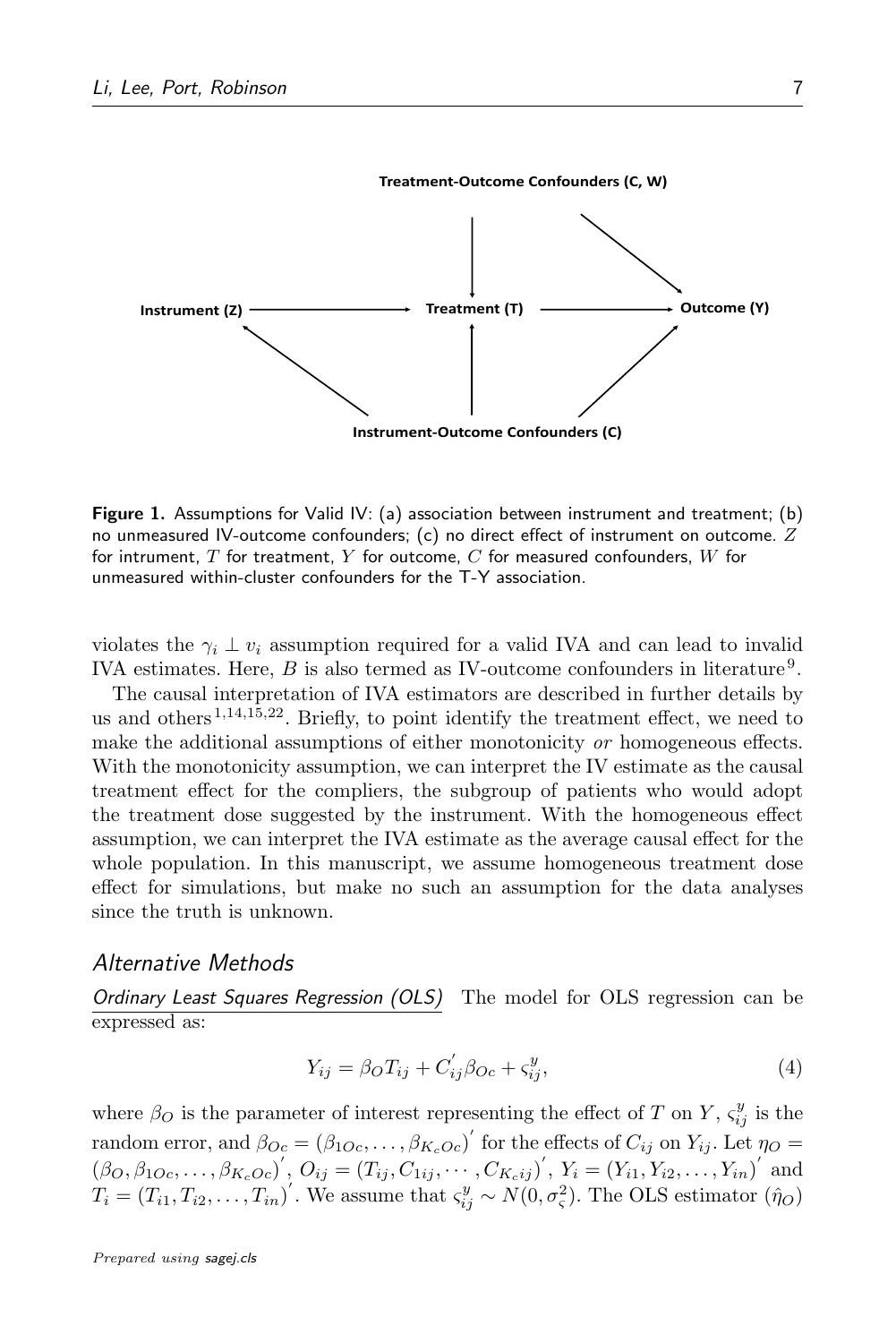of  $\eta_O$  is:

<span id="page-7-1"></span>
$$
\widehat{\eta}_O = \left(\sum_{i=1}^m O_i O_i\right)^{-1} \left(\sum_{i=1}^m O_i' Y_i\right). \tag{5}
$$

The OLS estimator of  $\beta_O$  is then given by  $\hat{\beta}_O = (1, 0, \dots, 0) \times \hat{\eta}_O$ . The variance of  $\hat{\eta}_O$  is estimated by:  $Var(\hat{\eta}_O) = \left(\sum_{i=1}^m O_i' O_i\right)^{-1} \sigma_{\varsigma}^2$ . Hence,  $Var(\hat{\beta}_O) =$  $(1, 0, \ldots, 0) \text{Var}(\hat{\eta}_O)(1, 0, \ldots, 0)'.$ <br>The assumptions required for

The assumptions required for the OLS regression to obtain a valid estimate of  $\beta_O$  are:  $\varsigma_{ij}^y$ s are i.i.d. and  $\varsigma_{ij}^y \perp (T_{ij}, C_{kij})$  for any k. In clustered data,  $\varsigma_{ij}^y$ s are correlated, and hence the i.i.d. assumption is violated. Furthermore, when unmeasured between-cluster or within-cluster confounders exist, the assumption  $\varsigma_{ij}^y \perp T_{ij}$  is no longer valid.

Fixed Effect Regression Model (FE) The fixed-effect regression model is expressed as:

<span id="page-7-0"></span>
$$
Y_{ij} = \beta_F T_{ij} + C'_{ij} \beta_{Fc} + \mu_2 + \ldots + \mu_m + \varepsilon_{ij}^y,
$$
\n(6)

where  $\beta_F$  is the parameter of interest for the effect of T on Y;  $\mu_2, \ldots, \mu_m$  are fixed effects, representing cluster-specific effects for cluster 2 through m and  $\varepsilon_{ij}^y$  is the random error with  $\varepsilon_{ij}^y \sim N(0, \sigma_{\varepsilon}^2)$ . Let  $\overline{Y}_i = \frac{1}{n_i} \sum_{j=1}^{n_i} Y_{ij}, \ \overline{T}_i = \frac{1}{n_i} \sum_{j=1}^{n_i} \overline{T}_{ij},$  $\overline{C}_{ki} = \frac{1}{n_i} \sum_{j=1}^{n_i} C_{kij}$ , and  $\overline{\varepsilon}_i = \frac{1}{n_i} \sum_{j=1}^{n_i} \varepsilon_{ij}$ . To obtain the fixed effect estimator, we first subtract  $\overline{Y}_i$  from both sides of the model [\(6\)](#page-7-0) and obtain the following model:

<span id="page-7-2"></span>
$$
Y_{ij}^{\dagger} = \beta_F T_{ij}^{\dagger} + C_{ij}^{'\dagger} \beta_{Fc} + \varepsilon_{ij}^{y\dagger},
$$

where  $Y_{ij}^{\dagger} = Y_{ij} - \overline{Y}_i$ ,  $T_{ij}^{\dagger} = T_{ij} - \overline{T}_i$ ,  $C_{kij}^{\dagger} = C_{kij} - \overline{C}_{ki}$  and  $\varepsilon_{ij}^{y\dagger} = \varepsilon_{ij}^y - \overline{\varepsilon}_i$ . Note that here  $\mu_2, \ldots, \mu_m$ , the intercept  $C_{1ij}$ , and any measured between-cluster confounders are eliminated by this transformation. Hence,  $C_{ij}^{\dagger}$  excludes the intercept and measured between-cluster confounders. Let  $O_{ij}^{\dagger} = (T_{ij}^{\dagger}, \ldots, C_{kij}^{\dagger}, \ldots)$ and  $\hat{\delta}_F = (\beta_F, \beta_{1Fc}, \dots, \beta_{K_cFc})$ . The fixed effect estimator is given by

$$
\hat{\delta}_F = \left(\sum_{i=1}^m O_i^{'\dagger} O_i^{'\dagger}\right)^{-1} \left(\sum_{i=1}^m O_i^{'\dagger} Y_i^{'\dagger}\right).
$$

The fixed-effect estimator is also named as within-cluster estimator and is numerically identical to least squares dummy variable estimator. The fixed-effect estimator of  $\beta_F$  is given by  $\hat{\beta}_F = (1, 0, \dots, 0) \times \hat{\delta}_F$ . The variance of  $\hat{\beta}_F$  is estimated by  $Var(\hat{\beta}_F) = \left(\sum_{i=1}^m O_i^{'}^{\dagger} O_i^{'}^{\dagger}\right)^{-1} \sigma_{\varepsilon}^2$ . Hence,  $Var(\hat{\beta}_F) =$  $(1, 0, \ldots, 0)Var(\hat{\delta}_F)(1, 0, \ldots, 0)^T$ .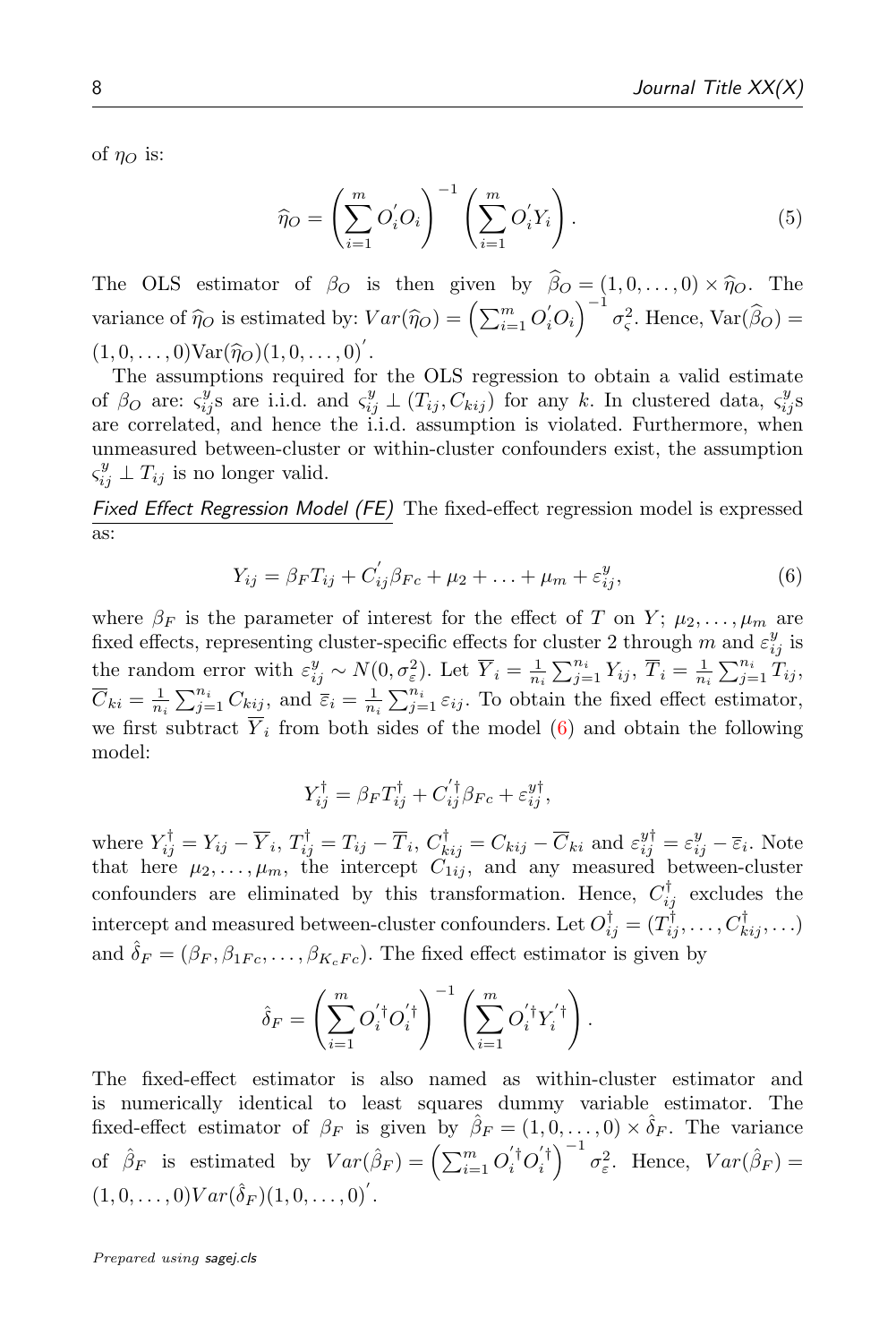The assumptions required for the fixed-effect regression to obtain a valid estimate of  $\beta_F$  are:  $\varepsilon_{ij}^y$  are i.i.d. and  $\varepsilon_{ij}^y \perp (T_{ij}, C_{kij})$  for any k. Since the statistical inference for the fixed-effect regression model is built upon conditioning being in the same cluster, subjects in the same cluster are still i.i.d. even if there is a correlation among subjects who belong to the same cluster. Subsequently, unmeasured between-cluster confounders B do not have any impact on the model assumptions and are absorbed by the fixed effects  $\mu_2, \ldots, \mu_m$ . However, when unmeasured within-cluster confounders W exist, the assumption  $\varepsilon_{ij}^y \perp T_{ij}$  no longer holds.

Linear Mixed Model (LMM) The LMM is written as follows:

$$
Y_{ij} = \beta_L T_{ij} + C'_{ij} \beta_{Lc} + d_{0i} + \chi_{ij}^y,
$$
\n(7)

where  $\beta_L$  and  $\beta_{Lc} = (\beta_{1Lc}, \dots, \beta_{K_cLc})'$  correspond to the effects of  $T_{ij}$  and  $C'_{ij}$ respectively. Note that  $d_{0i}$  refers to the random effect or between-cluster error, and  $\chi_i^y = (\chi_{i1}^y, \dots, \chi_{in}^y)'$  refers to the within-cluster error.  $\chi_{ij}^y$  and  $d_{0i}$  represent the totality of within-cluster covariates and between-cluster covariates, respectively, omitted from the model that are orthogonal to covariates already in the model<sup>[19](#page-25-9)</sup>. The random effect  $d_{0i}$  accommodates the intra-cluster correlation. We assume that  $d_{0i}$  and  $\chi_{ij}^y$  are i.i.d., and  $d_{0i} \sim N(0, \sigma_d^2)$  and  $\chi_{ij}^y \sim N(0, \sigma_{\chi}^2)$ . Let  $\zeta_i = d_{0i}J_n + \chi_i^y$ . We have  $\zeta_i \sim N(0, \Phi)$  with  $\Phi = \sigma_d^2 I_n + \sigma_\chi^2 J_n J_n'$ .

Let  $\eta_L = (\beta_L, \beta_{1Lc}, \dots, \beta_{K_cLc})'$ . The maximum likelihood estimator of  $\eta_L$  is given by

<span id="page-8-0"></span>
$$
\widehat{\eta}_L = \left(\sum_{i=1}^m O'_i \widehat{\Phi}^{-1} O_i\right)^{-1} \left(\sum_{i=1}^m O'_i \widehat{\Phi}^{-1} Y_i\right),\tag{8}
$$

where  $\widehat{\Phi}$  is an estimate of  $\Phi$ . The estimator of  $\beta_L$  is given by  $\hat{\eta}_L = (1, 0, \dots, 0) \times$  $\hat{\eta}_L$ . The variance estimate is  $Var(\hat{\eta}_L) = \left(\sum_{i=1}^m O_i' \hat{\Phi}^{-1} O_i\right)^{-1}$ . Hence,  $Var(\hat{\beta}_L) =$  $(1, 0, \ldots, 0) \text{Var}(\hat{\eta}_L) (1, 0, \ldots, 0)'.$ 

The assumptions required for the LMM to obtain unbiased estimates of  $\beta_L$ include  $(T_{ij}, C_{kij}) \perp \chi_{ij}^{y}$  (namely, the level-1 independence  $^{20}$  $^{20}$  $^{20}$ ),  $(T_{ij}, C_{kij}) \perp d_{0i}$ (namely, the level-2 independence <sup>[20](#page-25-10)</sup>) for any k, and  $d_{0i} \perp \chi_{ij}^y$ . When unmeasured within-cluster confounding exists, it is absorbed by  $\chi_{ij}^y$ . This induces correlation between  $T_{ij}$  and  $\chi_{ij}^y$  and hence violates the  $T_{ij} \perp \chi_{ij}^y$  assumption. When unmeasured between-cluster confounding exits, it is absorbed by  $d_{0i}$ . This induces correlation between  $T_{ij}$  and  $d_{0i}$  and hence violates the  $T_{ij} \perp d_{0i}$  assumption. When both unmeasured between-cluster and within-cluster confounders exist, both level-1 and level-2 independence assumptions for valid LMM are no longer valid.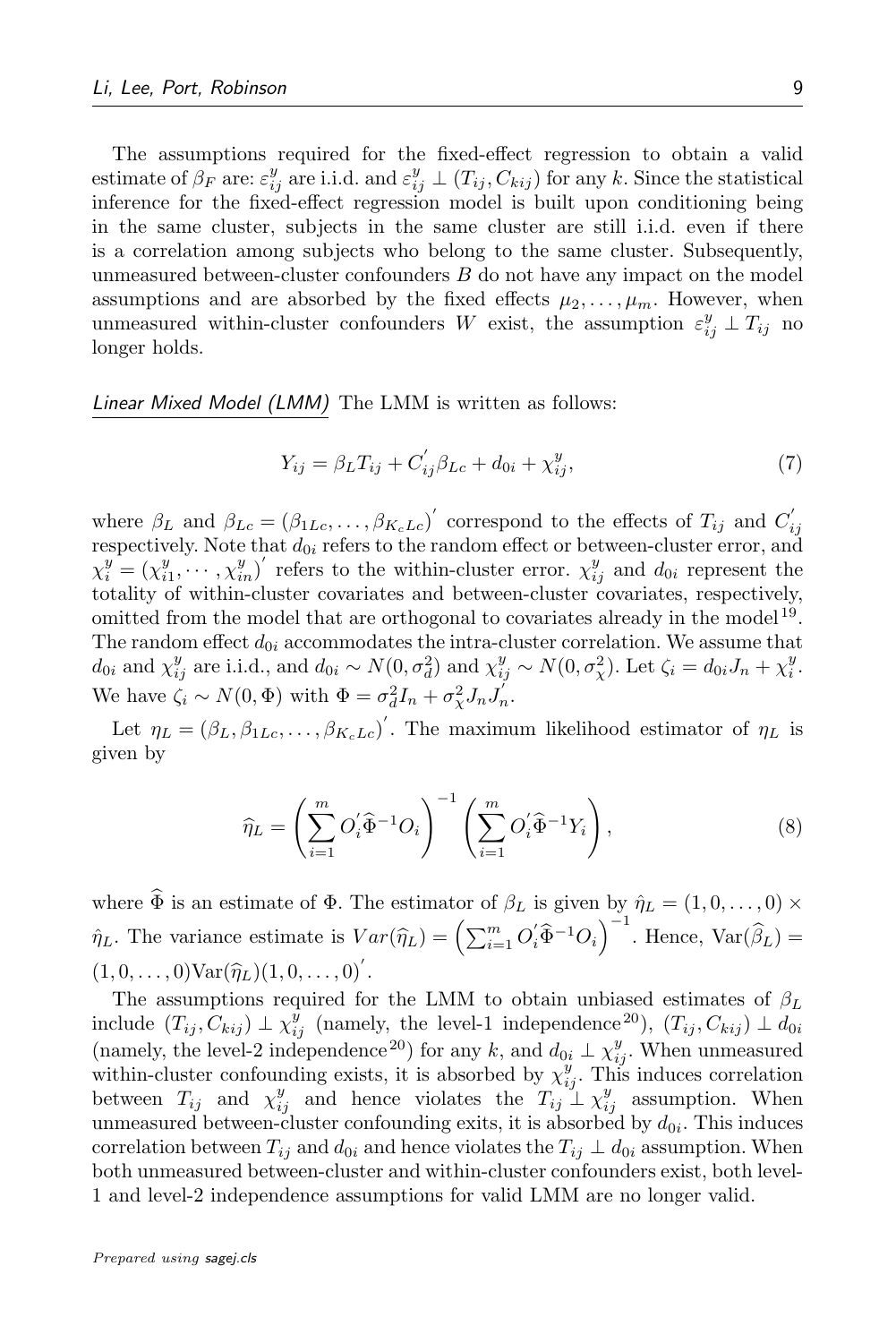## Bias in the Presence of Unmeasured Confounders

In this section we first specify true models for  $T$  and  $Y$  and then derive the expression of asymptotic bias of the four effect estimators described above when the exposure and outcome are continuous and unmeasured within-cluster and/or between-clustering confounders exist. Note that the asymptotic bias is derived assuming the number of independent units (i.e., clusters) goes to infinity ( $m \rightarrow$  $\infty$ ). However, we will examine how well our asymptotic bias formulae approximate bias in finite samples when the number of clusters is finite through simulations in the next section.

## True Models

LMMs are commonly used in clustered data settings to estimate the effect of a continuous exposure (i.e., treatment dose) on a continuous outcome. We assume that T and Y are generated by LMMs with measured confounders  $C_{ij}$  and unmeasured confounders  $W_{ij}$  and  $B_i$  as follows:

<span id="page-9-1"></span>
$$
T_{ij} = a_{0i} + C'_{ij}\alpha_c + W'_{ij}\alpha_w + B'_i\alpha_b + \epsilon^t_{ij},
$$
\n(9)

$$
Y_{ij} = b_{0i} + \beta T_{ij} + C'_{ij}\beta_c + W'_{ij}\beta_w + B'_i\beta_b + \epsilon^y_{ij},
$$
 (10)

where  $\beta$  is the parameter of interest for the effect of T on Y;  $\alpha_c$ ,  $\alpha_w$ ,  $\alpha_b$ ,  $\beta$ ,  $\beta_c$ ,  $\beta_w$  and  $\beta_b$  are fixed effects;  $a_{0i}$  and  $b_{0i}$  are between-cluster random errors (or random effects);  $\epsilon_{ij}^t$  and  $\epsilon_{ij}^y$  are within-cluster random errors. We assume  $a_{0i}, b_{0i}, \epsilon_{ij}^t$  and  $\epsilon_{ij}^y$  are i.i.d., and  $a_{0i} \sim N(0, \sigma_a^2)$ ,  $b_{0i} \sim N(0, \sigma_b^2)$ ,  $\epsilon_{ij}^t \sim N(0, \sigma_{et}^2)$ and  $\epsilon_{ij}^y \sim N(0, \sigma_{ey}^2)$ . We also make the standard assumptions required in valid LMMs:  $a_{0i} \perp (C_{kij}, \epsilon_{ij}^t, \epsilon_{ij}^y, W_{kij}, B_i), b_{0i} \perp (a_{0i}, C_{kij}, T_{ij}, \epsilon_{ij}^t, \epsilon_{ij}^y, W_{kij}, B_i), \ \epsilon_{ij}^t \perp$  $(C_{kij}, W_{kij}, B_i)$  and  $\epsilon_{ij}^{y} \perp (\epsilon_{ij}^t, C_{kij}, T_{ij}, W_{kij}, B_i)$  for any k.

Let  $T_i = (T_{i1}, T_{i2}, \ldots, T_{in})^{'}, Y_i = (Y_{i1}, Y_{i2}, \ldots, Y_{in})^{'}, C_i = (C_{i1}, C_{i2}, \ldots, C_{in})^{'},$  $W_i = (W_{i1}, W_{i2}, \ldots, W_{in})', \quad \epsilon_i^t = (\epsilon_{i1}^t, \epsilon_{i2}^t, \ldots, \epsilon_{in}^t)', \text{ and } \epsilon_i^y = (\epsilon_{i1}^y, \epsilon_{i2}^y, \ldots, \epsilon_{in}^y)',$ The true models can be expressed in a matrix form as follows:

<span id="page-9-0"></span>
$$
T = A_0 + C\alpha_c + W\alpha_w + B\alpha_b \otimes J_n + \epsilon^t, \tag{11}
$$

$$
Y = B_0 + \beta T + C\beta_c + W\beta_w + B\beta_b \otimes J_n + \epsilon^y, \qquad (12)
$$

where Y, T, C, W,  $\epsilon^t$ ,  $\epsilon^y$ ,  $A_0$  and  $B_0$  consist of stacked elements of  $Y_i$ ,  $T_i$ ,  $C_i$ ,  $W_i, \epsilon_i^t, \epsilon_i^y, a_{0i}J_n$  and  $b_{0i}J_n$  respectively. Note that Y, T,  $\epsilon^t, \epsilon^y, A_0$  and  $B_0$  are  $mn \times 1$  vectors, W and C are  $mn \times K_w$ , and  $mn \times K_c$  matrices respectively, and  $B = (B_1, B_2, \ldots, B_m)'$  is an  $m \times K_b$  matrix.

## Asymptotic Bias

With the true models described above, we derive and compare close-form expressions of asymptotic bias of the effect estimates obtained from the four methods when their model assumptions may or may not hold in the presence of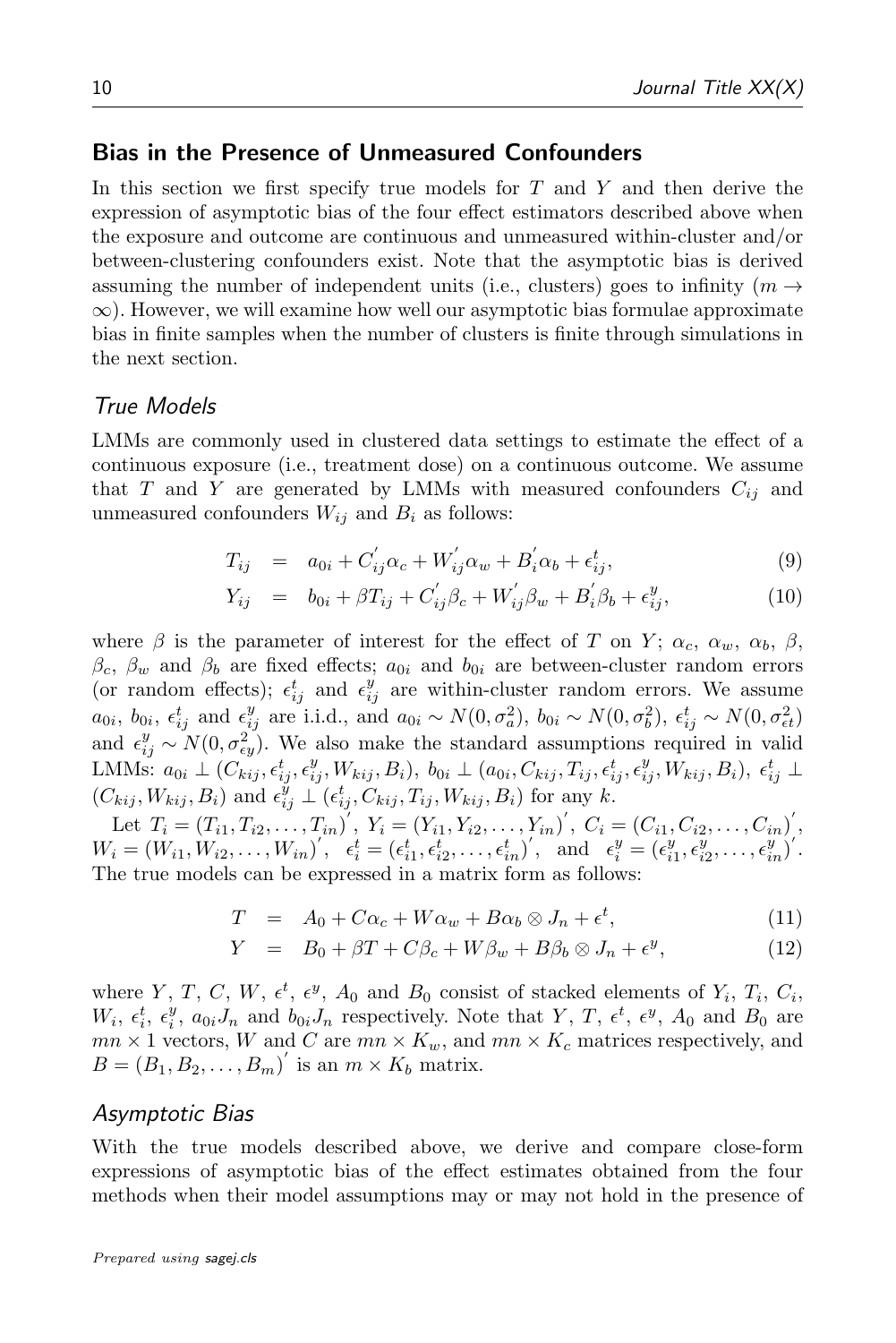unmeasured between-cluster or within-cluster confounders. Table [1](#page-11-0) summarizes the asymptotic bias formulae for these four methods under two scenarios: (1) when the number of clusters  $m \to \infty$  and the cluster size is fixed at n; (2) when both  $m \to \infty$  and the cluster size  $n \to \infty$ .

To obtain these bias formulae, we make two assumptions to simplify the derivation process without lessening the generality of the formulae. First, we assume that the means of  $W, B, Y$  and  $T$  are all zeros because the means can only influence the estimates of the intercept but not the estimates for the parameter of interest,  $\beta$ . Second, we assume there are no measured confounders C (including the intercept). To examine the impact of  $C$  on the bias derivation, we first transform Y and T by pre-multiplying  $M_C = I_{mn} - C(C'C)^{-1}C'$  to Equations [\(11\)](#page-9-0) and [\(12\)](#page-9-0) and obtain:

<span id="page-10-1"></span>
$$
T^{\ddagger} = A_0 + W\alpha_w + B\alpha_b \otimes J_n + \epsilon^t,
$$
  
\n
$$
Y^{\ddagger} = B_0 + \beta T^{\ddagger} + W\beta_w + B\beta_b \otimes J_n + \epsilon^y,
$$

where  $T^{\ddagger} = M_c T$  and  $Y^{\ddagger} = M_c Y$  are projection errors of Y and T on the space spanned by C. Note that  $M_c \epsilon^y = \epsilon^y$ ,  $M_c \epsilon^t = \epsilon^t$ ,  $M_c W = W$ , and  $M_c B = B$ because  $C_{ij} \bot (\epsilon_{ij}^t, \epsilon_{ij}^y, W_{ij}, B_i, a_{0i}, b_{0i})$ . The derived bias formulae only consist of the second moments of W, B,  $\epsilon^t$  and  $\epsilon^y$  and will not change by the process of projection. Hence, the transformation will not change any element in the bias formulae; and the bias formulae should be the same with or without adjusting C. This technique was successfully implemented in our prior paper<sup>[1](#page-24-0)</sup>. Through simulations, we will further confirm that the assumptions of mean zeros and no C will not influence the bias formulae.

Preference-Based Instrumental Variable Approach In the absence of  $C$ , the twostage generalized least squares estimator of  $\beta$  in [\(3\)](#page-5-0) can then be simplified to

$$
\widehat{\beta}_I = \left(\sum_{i=1}^m \widehat{T}_i' \widehat{\Omega}^{-1} \widehat{T}_i\right)^{-1} \left(\sum_{i=1}^m \widehat{T}_i' \widehat{\Omega}^{-1} Y_i\right),\tag{13}
$$

where  $\hat{T}_i = J_n J'_n T_i/n$  and  $\hat{\Omega}^{-1}$  is an estimator for  $\Omega^{-1}$ . When both unmeasured between- and within-cluster confounders exist,  $\Omega = (\beta_b V_b \beta_b +$  $\sigma_b^2 I_n + (\beta_w' V_w \beta_w + \sigma_{ey}^2) J_n J'_n$  and  $\Omega^{-1} = H_I I_n - H_I H_J J_n J'_n$ , where  $H_I =$ 1  $\frac{1}{\beta'_w V_w \beta_w + \sigma_{\epsilon y}^2}$ ,  $H_J = \frac{\beta'_b V_b \beta_b + \sigma_b^2}{(\beta'_w V_w \beta_w + \sigma_{\epsilon y}^2) + n(\beta'_b V_b \beta_b + \sigma_b^2)}$ , with  $\sigma_b^2$ ,  $\sigma_{\epsilon y}^2$ ,  $V_b$ , and  $V_w$ representing the variance of  $b_{0i}, \epsilon_{ij}^y, B_i$ , and  $W_{ij}$  for any i, j, respectively.

When unmeasured between- and within-cluster confounders exist, as  $m \to \infty$ , as proved in the Appendix, the bias of  $\beta_I$  can be approximated as

<span id="page-10-0"></span>
$$
\widehat{\beta}_I - \beta \to_p \frac{\alpha_b^{'} V_b \beta_b + \alpha_w^{'} V_w \beta_w / n}{(\sigma_a^2 + \alpha_b^{'} V_b \alpha_b) + (\alpha_w^{'} V_w \alpha_w + \sigma_{\epsilon t}^2) / n}.
$$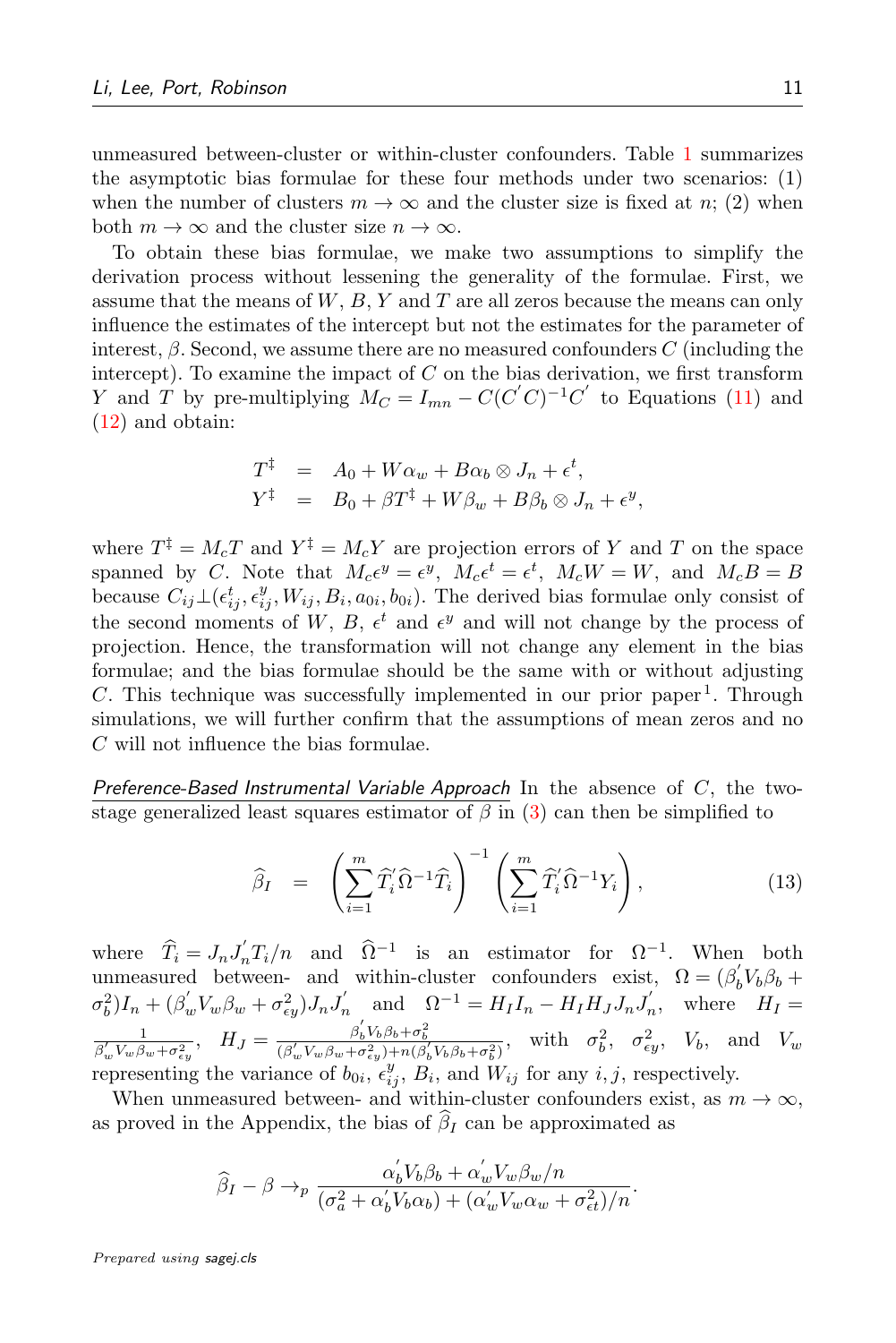<span id="page-11-0"></span>

| Jnmeasured                            |                                                                                                                                                                                                                                                                                                                                           | Asymptotic Bias Formulae                                                                                                                                              |                                                                                   |                                                                                                                                                                                                                                                                                                                                                                                                                                                                                                                                                                                                                                               |
|---------------------------------------|-------------------------------------------------------------------------------------------------------------------------------------------------------------------------------------------------------------------------------------------------------------------------------------------------------------------------------------------|-----------------------------------------------------------------------------------------------------------------------------------------------------------------------|-----------------------------------------------------------------------------------|-----------------------------------------------------------------------------------------------------------------------------------------------------------------------------------------------------------------------------------------------------------------------------------------------------------------------------------------------------------------------------------------------------------------------------------------------------------------------------------------------------------------------------------------------------------------------------------------------------------------------------------------------|
| Confounder                            | $\geq$                                                                                                                                                                                                                                                                                                                                    | ОLS                                                                                                                                                                   | EE                                                                                | LMM                                                                                                                                                                                                                                                                                                                                                                                                                                                                                                                                                                                                                                           |
|                                       |                                                                                                                                                                                                                                                                                                                                           | $\frac{8}{3}$                                                                                                                                                         |                                                                                   |                                                                                                                                                                                                                                                                                                                                                                                                                                                                                                                                                                                                                                               |
| ≅                                     | $\sigma_a^2 + (\alpha_w' \, V_w \, \alpha_w + \sigma_{\epsilon t}^2)/n$<br>$\alpha'_m V_w \beta_w/n$                                                                                                                                                                                                                                      | $\sigma_a^2+\alpha_w'V_w\alpha_w+\sigma_{\epsilon t}^2$<br>$\alpha_w V_w \beta_w$                                                                                     | $\alpha'_w V_w \alpha_w + \sigma_{\epsilon t}^2$<br>$\alpha_w V_w \beta_w$        | $\sigma^2_a \frac{\times \kappa}{\sigma^2_X e + (n-1)\sigma^2_{d\epsilon}} + (\alpha'_w V_w \alpha_w + \sigma^2_{\epsilon t})$<br>$\alpha_w V_w \beta_w$<br>$\sigma^2_{\chi e}$                                                                                                                                                                                                                                                                                                                                                                                                                                                               |
| മ                                     | $(\sigma_a^2+\alpha_b^\prime\,V_b\,\alpha_b)+\sigma_{\epsilon t}^2/n$<br>$\alpha'_h V_b \beta_b$                                                                                                                                                                                                                                          | $\sigma_a^2+\alpha_b^{'}V_b\alpha_b+\sigma_{\epsilon t}^2$<br>$\alpha^{'}_b V_b \beta_b$                                                                              | 0                                                                                 | $(\sigma_a^2+\alpha_b^\prime V_b\alpha_b)+\sigma_{\epsilon t}^2\frac{\sigma_{\chi e}^2+(\bar{n-1})\sigma_{de}^2}{\sigma^2}$<br>$\alpha'_b V_b \beta_b$                                                                                                                                                                                                                                                                                                                                                                                                                                                                                        |
| $W$ and $B$                           | $(\sigma_a^2+\alpha_b^\prime V_b\,\alpha_b)+(\alpha_w^\prime V_w\,\alpha_w+\sigma_{\epsilon t}^2)/n$<br>$\alpha'_h V_b \beta_b + \alpha'_{w} V_w \beta_w / n$                                                                                                                                                                             | $\sigma_a^2 + \alpha_b^\prime V_b \alpha_b + \alpha_w^\prime V_w \alpha_w + \sigma_{\epsilon t}^2$<br>$\alpha^{'}_h V_b \beta_b + \alpha^{'}_w V_w \beta_w$           | $\alpha'_w V_w \alpha_w + \sigma_{\epsilon t}^2$<br>$\alpha_w^\prime V_w \beta_w$ | $(\sigma_a^2+\alpha_b^\prime V_b \alpha_b) \frac{\sigma_\chi^2 e}{\sigma_\chi^2 e+(\bar{n}-1)\sigma_{de}^2} + (\alpha_w^\prime V_w \alpha_w + \sigma_{et}^2)$<br>$\alpha_b^\prime V_b \, \beta_b \frac{\sigma_\chi^2 e}{\sigma_\chi^2 e + (n-1) \sigma_{de}^2} + \alpha_w^\prime V_w \beta_w$                                                                                                                                                                                                                                                                                                                                                 |
|                                       |                                                                                                                                                                                                                                                                                                                                           | $m \rightarrow n$ and $n \rightarrow n$                                                                                                                               |                                                                                   |                                                                                                                                                                                                                                                                                                                                                                                                                                                                                                                                                                                                                                               |
| ≥                                     |                                                                                                                                                                                                                                                                                                                                           | $\sigma_a^2+\alpha_w^{'}V_w\alpha_w+\sigma_{\epsilon t}^2$<br>$\alpha_w V_w \beta_w$                                                                                  | $\alpha'_w V_w \alpha_w + \sigma_{\epsilon t}^2$<br>$\alpha_w V_w \beta_w$        | $\alpha'_w V_w \alpha_w + \sigma^2_{\epsilon t}$<br>$\alpha_w V_w \beta_w$                                                                                                                                                                                                                                                                                                                                                                                                                                                                                                                                                                    |
| മ                                     | $\sigma_a^2 + \alpha_b' V_b \alpha_b$<br>$\alpha^{'}_b V_b \beta_b$                                                                                                                                                                                                                                                                       | $\sigma_a^2+\alpha_b^{'}V_b\alpha_b+\sigma_{\epsilon t}^2$<br>$\alpha_h^{\cdot} V_b \beta_b$                                                                          | $\circ$                                                                           | $\circ$                                                                                                                                                                                                                                                                                                                                                                                                                                                                                                                                                                                                                                       |
| $\ensuremath{W}$ and $\ensuremath{B}$ | $\sigma_a^2 + \alpha'_b V_b \alpha_b$<br>$\alpha_b^\prime V_b \beta_b$                                                                                                                                                                                                                                                                    | $\sigma_a^2 + \alpha_b^{\prime} V_b \alpha_b + \alpha_w^{\prime} V_w \alpha_w + \sigma_{\epsilon t}^2$<br>$\alpha_b^\prime V_b \beta_b + \alpha_w^\prime V_w \beta_w$ | $\alpha'_w V_w \alpha_w + \sigma^2_{et}$<br>$\alpha_w^\prime V_w \beta_w$         | $\alpha'_w V_w \alpha_w + \sigma^2_{\epsilon t}$<br>$\alpha_w^\prime V_w \beta_w$                                                                                                                                                                                                                                                                                                                                                                                                                                                                                                                                                             |
| unmeasured within- and                | and $W_{ij}$ for any subject $j$ in cluster $i$ , $\sigma_{\chi e}^2$ and $\sigma_{de}^2$ refer to asymptotic variances of the random intercept and within-cluster error<br>and $n$ refer to the number of clusters and the cluster size. The true model is $T_{ij}=a_{0i}+C_{ij}\alpha_c+W_{ij}\alpha_w+B_i\alpha_b+\epsilon_{ij}^k$ and |                                                                                                                                                                       |                                                                                   | between-cluster confounders respectively, $\sigma_a^2$ , $\sigma_b^2$ , $\sigma_{e_i}^2$ , $\sigma_e^2$ , $V_w$ denote the variances of $a_{0i}$ , $b_{0i}$ , $\epsilon_{ij}^t$ , $e_{ij}^y$ , $B_i$ ,<br>$Y_{ij}=b_{0i}+\beta T_{ij}+C'_{ij}\beta_c+W'_{ij}\beta_w+B'_i\beta_b+\epsilon^y_{ij}$ . Note that $T$ for exposure, $Y$ for outcome, $C$ for measured confounders, ${\sf W}$ and ${\sf B}$ for<br>Table 1. Asymptotic Bias Formulae for Preference-based Instrumental Variable Analysis (IV), Ordinary Least Squares (OLS), Fixed<br>Effect Models (FE) and Linear Mixed Models (LMM) in the Presence of Unmeasured Within- and/or |
|                                       | respectively for linear mixed models.                                                                                                                                                                                                                                                                                                     |                                                                                                                                                                       |                                                                                   |                                                                                                                                                                                                                                                                                                                                                                                                                                                                                                                                                                                                                                               |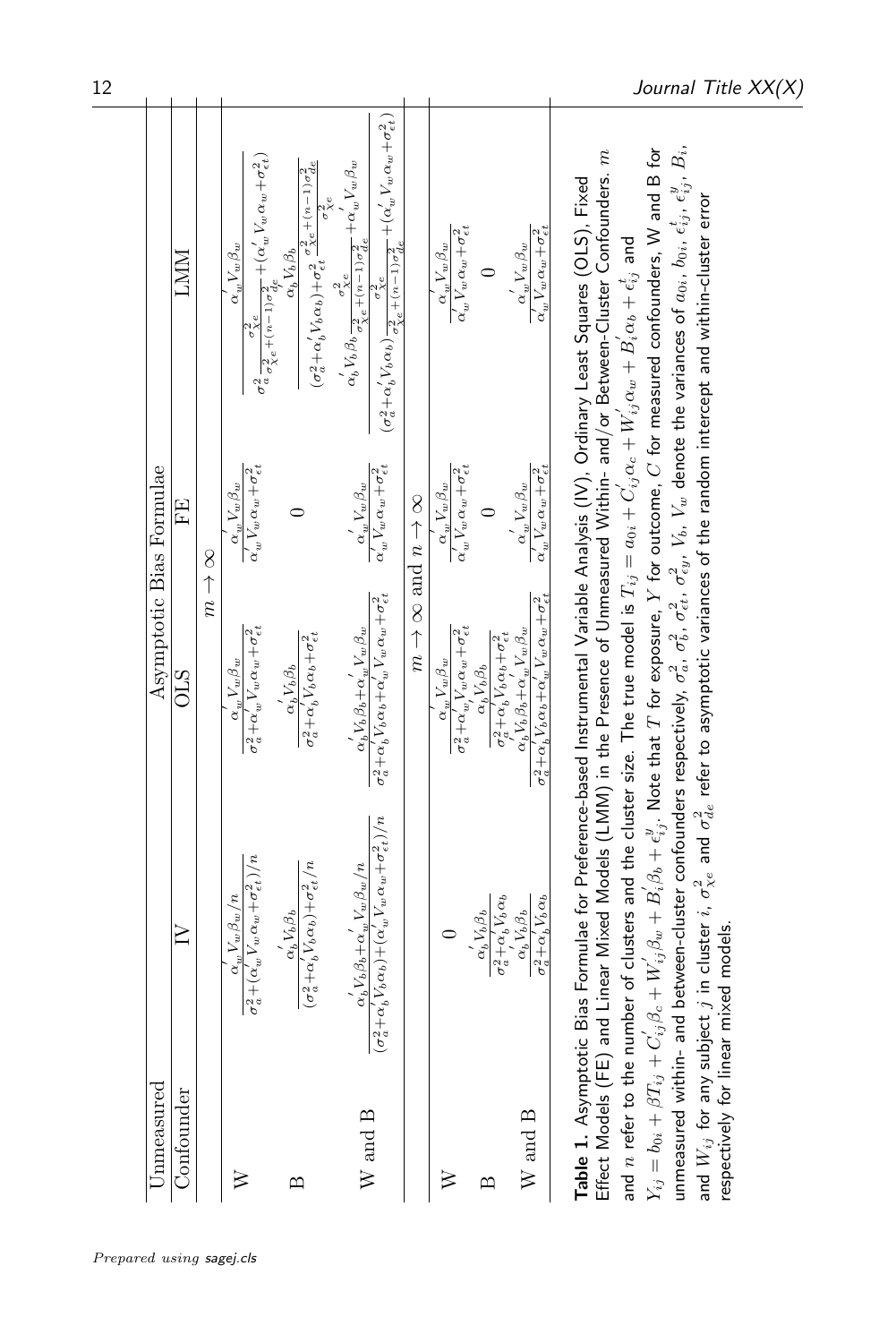When both  $m \to \infty$  and  $n \to \infty$ ,  $\widehat{\beta}_I - \beta \to_p \frac{\alpha'_b V_b \beta_b}{\sigma_a^2 + \alpha'_b V_b}$  $\frac{\alpha_b v_b \beta_b}{\sigma_a^2 + \alpha_b' V_b \alpha_b}$ , a function of unmeasured between-cluster confounders but not within-cluster confounders.

When unmeasured within-cluster confounders but not between-cluster confounders exist, as  $m \to \infty$ , the bias of  $\beta_I$  can be simplified as

$$
\widehat{\beta}_I - \beta \to_p \frac{\alpha_w' V_w \beta_w / n}{\sigma_a^2 + (\alpha_w' V_w \alpha_w + \sigma_{\epsilon t}^2) / n},
$$

where  $\sigma_a^2$  and  $\sigma_{\epsilon t}^2$  denote the variance of  $a_{0i}$  and  $\epsilon_{ij}^t$  for any  $i, j$ , respectively. This bias formula was first derived in our prior paper<sup>[1](#page-24-0)</sup>. As stated previously, when only unmeasured within-cluster confounders exist, the assumptions for the IVA are not violated and the IVA is valid. Nonetheless, finite sample bias still exits  $^1$  $^1$ . However, when both  $m \to \infty$  and  $n \to \infty$ ,  $\hat{\beta}_I - \beta \to_p 0$ . Hence, unmeasured within-cluster confounders lead to finite-sample bias but not asymptotic bias. When the number of clusters and cluster sizes are large, the bias of instrumental variable estimates becomes negligible.

When unmeasured between-cluster but not within-cluster confounding exist, as  $m \to \infty$ , the bias of  $\hat{\beta}_I$  can be simplified as

$$
\widehat{\beta}_I - \beta \to_p \frac{\alpha_b' V_b \beta_b}{(\sigma_a^2 + \alpha_b' V_b \alpha_b) + \sigma_{et}^2/n}.
$$

When both  $m \to \infty$  and  $n \to \infty$ ,  $\widehat{\beta}_I - \beta \to_p \frac{\alpha'_b V_b \beta_b}{\sigma_a^2 + \alpha'_b V_b}$  $\frac{\alpha_b v_b \beta_b}{\sigma_a^2 + \alpha'_b V_b \alpha_b}$ , which is the same as the asymptotic bias when both unmeasured between- and within-cluster confounders exist. Hence, unmeasured between-cluster confounders result in both finite and asymptotic bias.

Ordinary Least Squares Regression In the absence of  $C$ , the OLS estimator in [\(5\)](#page-7-1) can be simplified to:

$$
\widehat{\beta}_O = \left(\sum_{i=1}^m T'_i T_i\right)^{-1} \left(\sum_{i=1}^m T'_i Y_i\right).
$$

When unmeasured between- and within-cluster confounders exist, as shown in The Appendix, with  $m \to \infty$ , the asymptotic bias of  $\widehat{\beta}_O$  is given as

$$
\widehat{\beta}_O - \beta \rightarrow_p \frac{\alpha_b^{'} V_b \beta_b + \alpha_w^{'} V_w \beta_w}{\sigma_a^2 + \alpha_b^{'} V_b \alpha_b + \alpha_w^{'} V_w \alpha_w + \sigma_{\epsilon t}^2}.
$$

Note that this bias formula does not depend on the cluster size  $n$ . Both unmeasured between- and within-cluster confounders contribute to the bias.

When unmeasured within-cluster confounders but not between-cluster confounders exist, as  $m \to \infty$ , the bias formula is simplified to

$$
\widehat{\beta}_O - \beta \rightarrow_p \frac{\alpha_w' V_w \beta_w}{\sigma_a^2 + \alpha_w' V_w \alpha_w + \sigma_{\epsilon t}^2}.
$$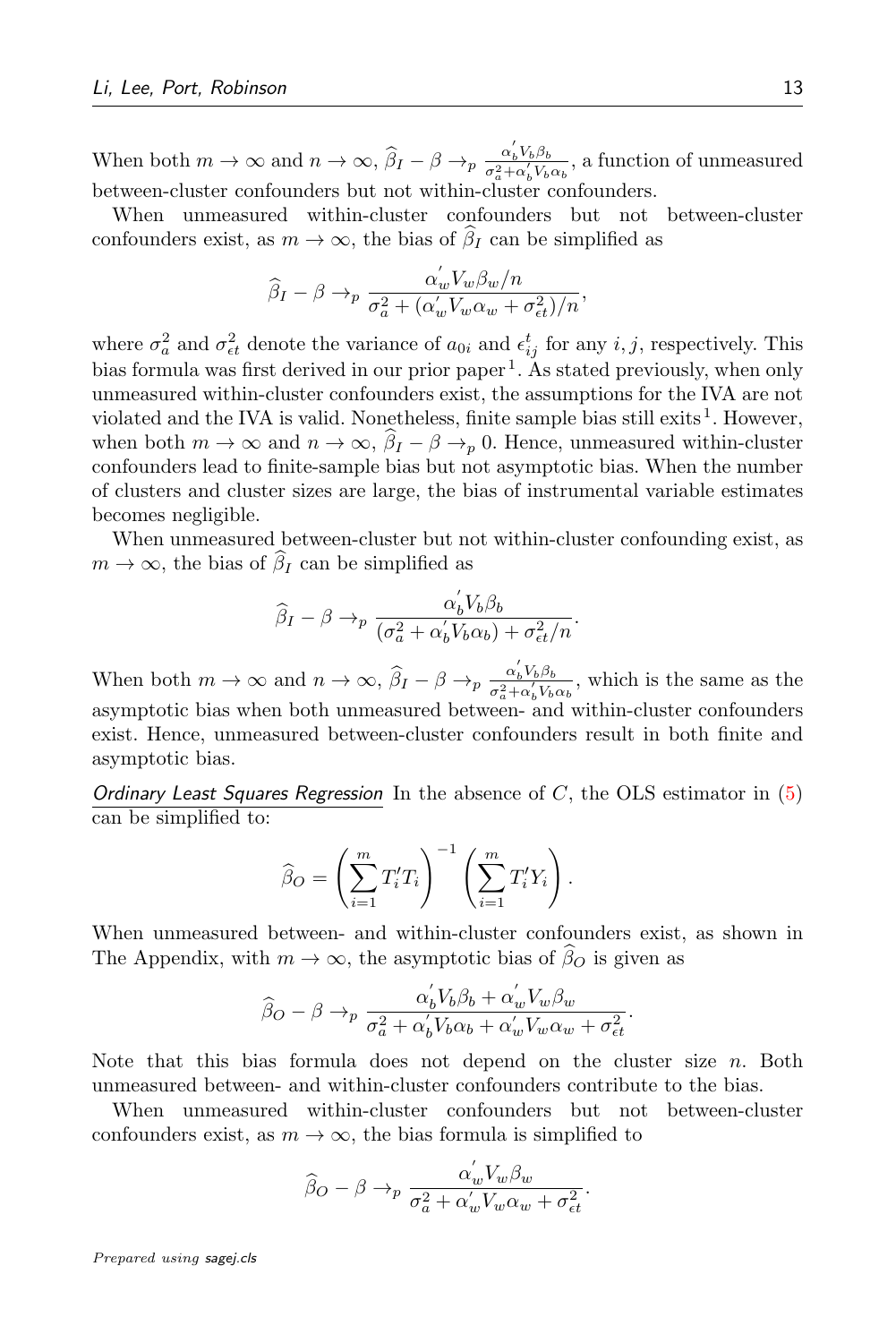When unmeasured between-cluster but not within-cluster confounding exist, as  $m \to \infty$ , the bias formula is simplified to

$$
\widehat{\beta}_O - \beta \rightarrow_p \frac{\alpha_b^{'} V_b \beta_b}{\sigma_a^2 + \alpha_b^{'} V_b \alpha_b + \sigma_{\epsilon t}^2}.
$$

Note that, when only unmeasured between-cluster confounders exist, the absolute value of the asymptotic bias of  $\widehat{\beta}_O$  is smaller than that of  $\widehat{\beta}_I$  for any  $n \geq 2$  and the difference between asymptotic bias of  $\widehat{\beta}_O$  and  $\widehat{\beta}_I$  becomes larger as the cluster size *n* grows.

Fixed Effect Model In the absence of C, the FE estimator in  $(6)$  can be simplified to

$$
\hat{\beta}_F = \left(\sum_{i=1}^m T'_i (I_n - Q_n) T_i\right)^{-1} \left(\sum_{i=1}^M T'_i (I_n - Q_n) Y_i\right).
$$

where  $Q_n = J_n (J'_n J_n)^{-1} J'_n = J_n J'_n/n$  as the orthogonal projection matrix of  $J_n$ . When unmeasured between- and within-cluster confounders exist, as shown in

the Appendix, as  $m \to \infty$ , the bias of  $\hat{\beta}_F$  can be approximated as

$$
\widehat{\beta}_F - \beta \to_p \frac{\alpha_w' V_w \beta_w}{\alpha_w' V_w \alpha_w + \sigma_{\epsilon t}^2}.
$$

Like the OLS case, this expression does not depend on the size of  $n$  and only depends on unmeasured within-cluster confounders.

When unmeasured within-cluster but not between-cluster confounders exist, the bias formula remains unchanged.

When unmeasured between-cluster but not within-cluster confounders exist,  $\beta_F - \beta \rightarrow_p 0$ .

This implies that only unmeasured within-cluster confounders will result in asymptotic bias in the FE estimator (i.e., as  $m \to \infty$ ). It is quite intuitive since  $\mu_i$ and the intercept term in Equation [\(6\)](#page-7-0) completely control for unobserved betweencluster confounders and exhaust the degree of freedom at the cluster level.

*Linear Mixed Model* In the absence of  $C$ , the LMM estimator in Equation  $(8)$  can be simplified as

$$
\hat{\beta}_L = \left(\sum_{i=1}^M T_i' \hat{\Phi}^{-1} T_i\right)^{-1} \left(\sum_{i=1}^M T_i' \hat{\Phi}^{-1} Y_i\right),\,
$$

where  $\Phi$  is the same as  $\Omega$  in Equation [\(13\)](#page-10-1). When unmeasured between- and within-cluster confounders exist, the cluster-level error term in [\(7\)](#page-7-2)  $d_{0i} = B_i' \beta_b +$  $b_{0i}$  with its variance  $\sigma_d^2 = \beta_b' V_b \beta_b + \sigma_b^2$ , and the individual-level error term  $\chi_{ij}^y =$  $W'_{ij}\beta_w + \epsilon_{ij}^y$  with its variance  $\sigma_{\chi}^2 = \beta_w'V_w\beta_w + \sigma_{\epsilon y}^2$ . Note that  $\Phi = \sigma_d^2 I_n + \sigma_{\chi}^2 J_n J'_n$ .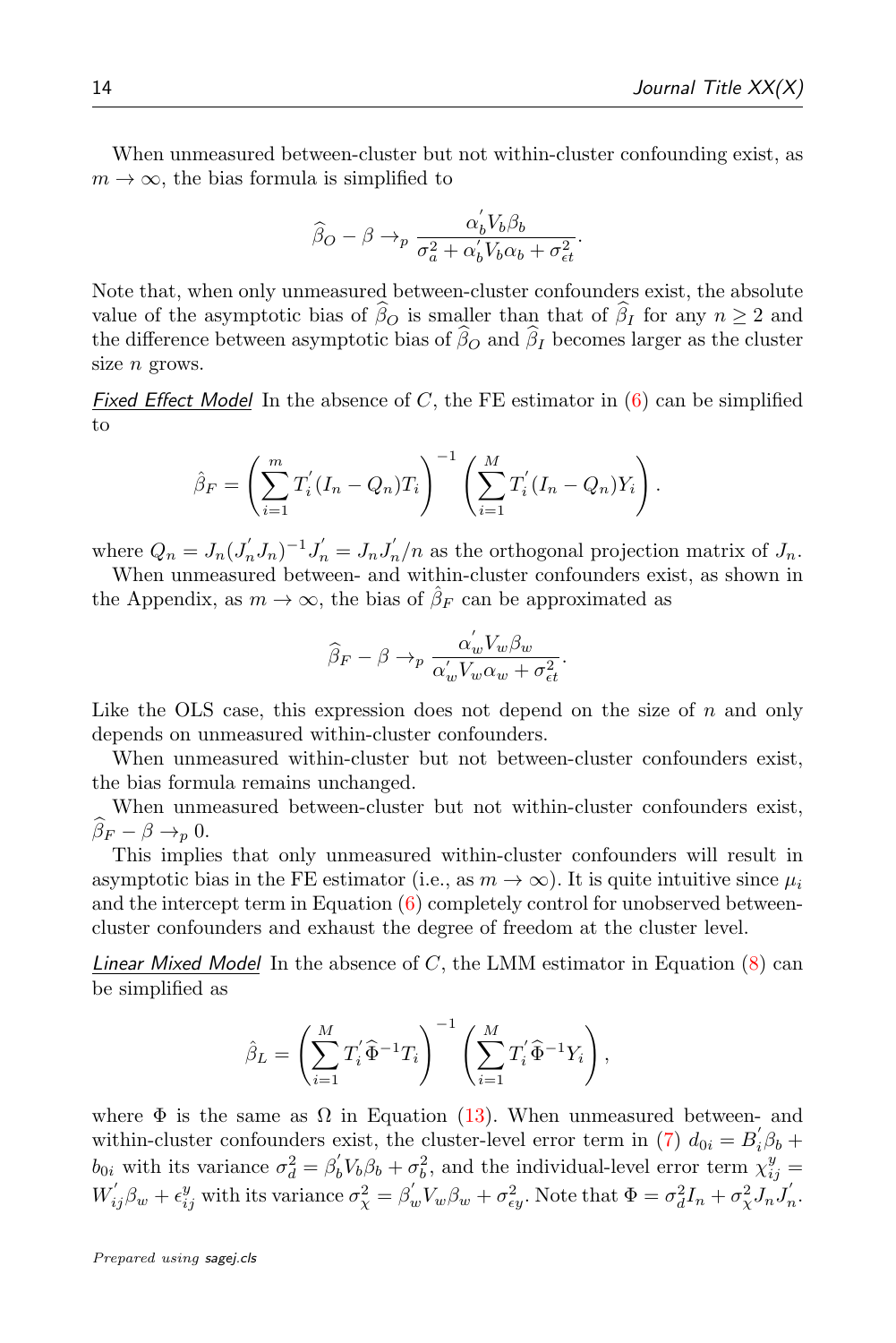Now  $d_{0i}$  is correlated with  $T_{ij}$  such that  $Cov(d_{0i}, T_{ij}) = \beta'_b V_b \alpha_b$ ; and  $\chi_{ij}^y$  is also correlated with  $T_{ij}$  such that  $cov(\chi_{ij}^y, T_{ij}) = \alpha_w' V_w \beta_w$ . These correlations lead to the violation of LMM assumptions and subsequently we cannot obtain consistent estimates of  $\sigma_d^2$  or  $\sigma_\chi^2$  or  $\Phi$ .

Hence, when unmeasured between- and within-cluster confounders exist, we assume positive and bounded constants  $\sigma_{de}^2$  and  $\sigma_{\chi}^2$  such that  $\hat{\sigma}_d^2 \rightarrow_p \sigma_{de}^2$  and  $\hat{\sigma}_d^2 \rightarrow \sigma^2$  as  $m \rightarrow \infty$  for some estimators  $\hat{\sigma}_d^2$  and  $\hat{\sigma}_d^2$ . Then, when  $m \rightarrow \infty$  as  $\hat{\sigma}_\chi^2 \to_p \sigma_{\chi e}^2$  as  $m \to \infty$  for some estimators  $\hat{\sigma}_d^2$  and  $\hat{\sigma}_\chi^2$ . Then, when  $m \to \infty$ , as shown in the Appendix, the bias of  $\widehat{\beta}_L$  can be approximated as

$$
\widehat{\beta}_L - \beta \rightarrow_p \frac{\alpha_b^{'} V_b \beta_b \frac{\sigma_{\chi e}^2}{\sigma_{\chi e}^2 + (n-1)\sigma_{de}^2} + \alpha_w^{'} V_w \beta_w}{(\sigma_a^2 + \alpha_b^{'} V_b \alpha_b) \frac{\sigma_{\chi e}^2}{\sigma_{\chi e}^2 + (n-1)\sigma_{de}^2} + (\alpha_w^{'} V_w \alpha_w + \sigma_{\epsilon t}^2)}.
$$

When both  $m \to \infty$  and  $n \to \infty$ ,  $\widehat{\beta}_L - \beta \to_p \frac{\alpha_w' V_w \beta_w}{\alpha_w' V_w \alpha_w + \sigma_{\epsilon t}^2}$ . Note that the asymptotic bias here is the same as that of the FE estimator. This is consistent with the fact that the LMM estimator becomes the FE estimator when the cluster size increases. This is because the LMM estimator is a weighted combination of within and between cluster estimators, with weights depending on variance components and cluster size<sup>[23](#page-25-11)</sup>.

When unmeasured within-cluster confounders but not between-cluster confounders exist, the bias of  $\widehat{\beta}_L$  can be simplified as

$$
\widehat{\beta}_L - \beta \to_p \frac{\alpha_w' V_w \beta_w}{\sigma_a^2 \frac{\sigma_{\chi_e}^2}{\sigma_{\chi_e}^2 + (n-1)\sigma_{de}^2} + (\alpha_w' V_w \alpha_w + \sigma_{\epsilon t}^2)}.
$$

When both  $m \to \infty$  and  $n \to \infty$ ,  $\widehat{\beta}_L - \beta \to_p \frac{\alpha_w' V_w \beta_w}{\alpha_w' V_w \alpha_w + \sigma_{\epsilon t}^2}$ , the same as above.

When unmeasured between-cluster but not within-cluster confounding exists, the bias of  $\beta_L$  can be simplified as

$$
\widehat{\beta}_L - \beta \to_p \frac{\alpha_b^{'} V_b \beta_b}{(\sigma_a^2 + \alpha_b^{'} V_b \alpha_b) + \sigma_{\epsilon t}^2 \frac{\sigma_{\chi e}^2 + (n-1)\sigma_{d\epsilon}^2}{\sigma_{\chi e}^2}}.
$$

When both  $m \to \infty$  and  $n \to \infty$ ,  $\widehat{\beta}_L - \beta \to_p 0$ .

## **Simulations**

We conduct simulations to examine: 1) how well the asymptotic bias formulae we derived approximate bias in finite samples for all four methods (i.e., as  $m \to \infty$ ); 2) the bias patterns in the effect estimates from four methods when unmeasured between- and/or within-cluster confounders (B and/or W) exist. We simulate  $T_{ij}$ and  $Y_{ij}$  using the true models [\(9\)](#page-9-1) and [\(10\)](#page-9-1) specified below:

$$
T_{ij} = \alpha_{1c} + \alpha_{2c}C_{2ij} + \alpha_{3c}C_{3i} + \alpha_{1g}B_{1i} + \alpha_{1p}W_{1ij} + a_{0i} + \epsilon_{ij}^{t},
$$
  
\n
$$
Y_{ij} = \beta_{1c} + \beta T_{ij} + \beta_{2c}C_{2ij} + \beta_{3c}C_{3i} + \beta_{1g}B_{1i} + \beta_{1p}W_{1ij} + b_{0i} + \epsilon_{ij}^{y}.
$$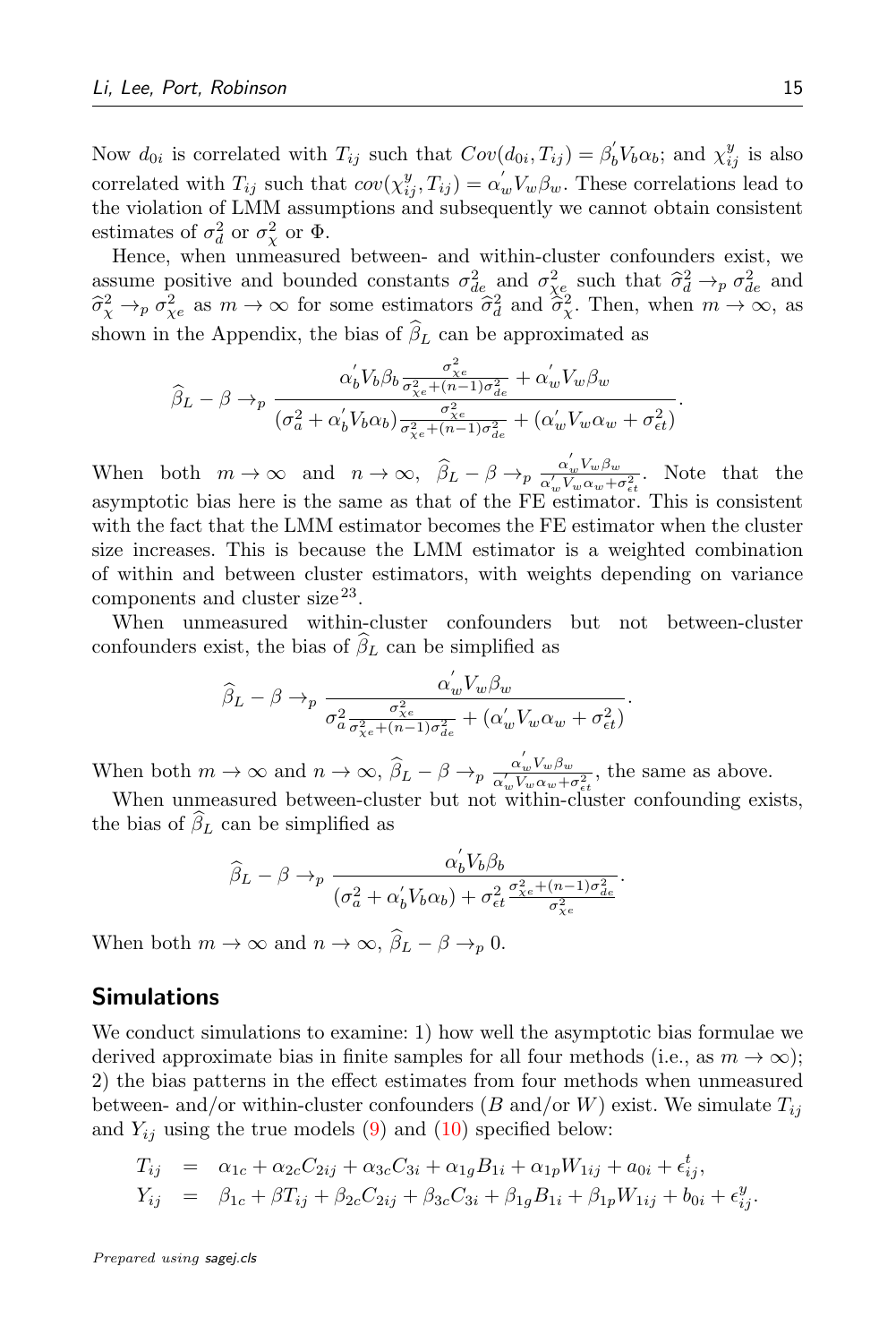Previously, in order to simplify the bias derivation, we assumed mean zeros for  $W$ ,  $B$ ,  $T$  and  $Y$  and no presence of  $C$ . We argued that the bias formulae should be the same with or without these assumptions. In simulations, we do not make these assumptions. The default parameter specifications are as follows:  $m = 200, n = 20, \alpha_{1c} = 18, \alpha_{2c} = -1, \alpha_{3c} = -1, \alpha_{1b} = 0.6, \alpha_{1w} = 0.6$  $0.6, \beta_{1c} = 3, \beta = 0.7, \beta_{2c} = 1, \beta_{3c} = 1, \beta_{1b} = 0.6, \beta_{1w} = 0.6$ . We let  $C_{2ij} \sim N(0, 1)$ ,  $C_{3i} \sim N(11, 1), B_{1i} \sim N(1, 1), W_{1ij} \sim N(1, 1), \epsilon_{ij}^{t}, \epsilon_{ij}^{y} \sim N(0, 1), a_{0i} \sim N(0, 0.3^{2}),$ and  $b_{0i} \sim N(0, 1)$ . Various simulations with a wide range of parameter values were performed; all demonstrated similar patterns. Here we present the results when we vary one parameter while holding other parameters constant. For each set of parameter specifications, we simulate 5,000 and 1,000 data sets for  $m = 10$  and  $m = 200$  respectively since it requires more simulations to reach stable estimates when the number of clusters is small. We estimate the treatment dose effect  $\beta$ using the OLS, LMM, FE, and IVA methods for each data set and then report the empirical bias of the estimates averaged over simulations. We also present analytical bias calculated directly from the asymptotic bias formulae we derived for the four estimators.

## When Unmeasured Within-cluster Confounders  $(W)$  Exist

When only unmeasured within-cluster confounders exist, we present the simulation results in the top panels of both Figures [2](#page-16-0) and [3](#page-17-0) to examine the bias of the estimates from the four methods. Figure [2](#page-16-0) top panel shows the formulae approximate the finite-sample bias well for all methods, even when the number of clusters is very small (i.e.,  $m = 10$ ). When m is larger (i.e.,  $m = 200$ ), the approximation is even better. Overall, when only unmeasured within-cluster confounders exist, IVA estimates are much less biased than OLS, FE, and LMM estimates. As the cluster size  $(n)$  approaches 1, the bias of the IVA estimates approaches the OLS, FE and LMM estimates; as  $n$  increases to around 400, the bias of IVA estimates becomes negligible. In contrast, n has little influence on the OLS, FE and LMM estimates. Figure [3](#page-17-0) top panel shows the bias patterns of the four estimators based on the bias formulae for  $n = 200$  when either the effect of unmeasured within-cluster confounding on treatment dose  $(\alpha_{1w})$  or on outcome  $(\beta_{1w})$  vary. When  $\alpha_{1w}$  departs further away from 0, the magnitude of the bias for all estimates increases before decreasing. When the magnitude of  $\beta_{1w}$  increases, the magnitude of bias of all estimates increases monotonically. Overall, the OLS, FE, and LMM estimates are similar, and the IVA estimates are much less biased. These simulation results are consistent with what the derived asymptotic formulae indicate.

# When Unmeasured Between-cluster Confounders  $(B)$  Exist

When only unmeasured between-cluster confounders  $B$  exist, Figure [2](#page-16-0) middle panel demonstrates that the asymptotic bias formulae approximate the bias in finite samples very well for all four methods. The cluster size  $n$  has the biggest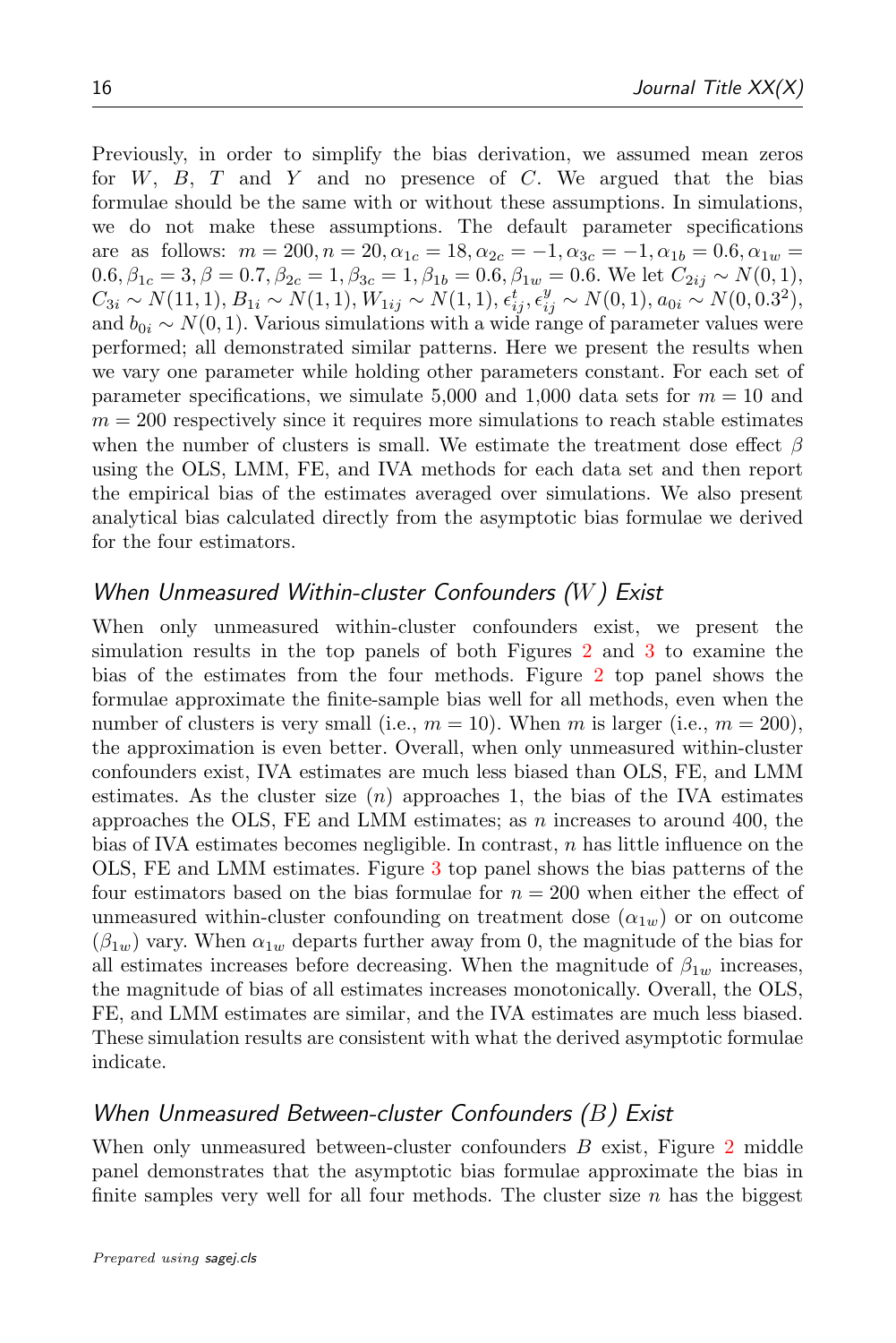<span id="page-16-0"></span>

Figure 2. Bias of OLS, FE, LMM and IVA estimates. Note that the FE and LMM lines are almost completely overlaid. The true treatment effect  $\beta = 0.7$ . IVA: Preference-based IV regression; OLS: ordinary least squares regression; FE: fixed effect regression; LMM: linear mixed model. Unmeasured within-cluster confounding:  $W$ ; Unmeasured between-cluster confounding:  $B$ ;  $m$ : number of clusters; Empirical: averaged over simulations; Analytic:  $b$ ased on the asymptotic bias formulae.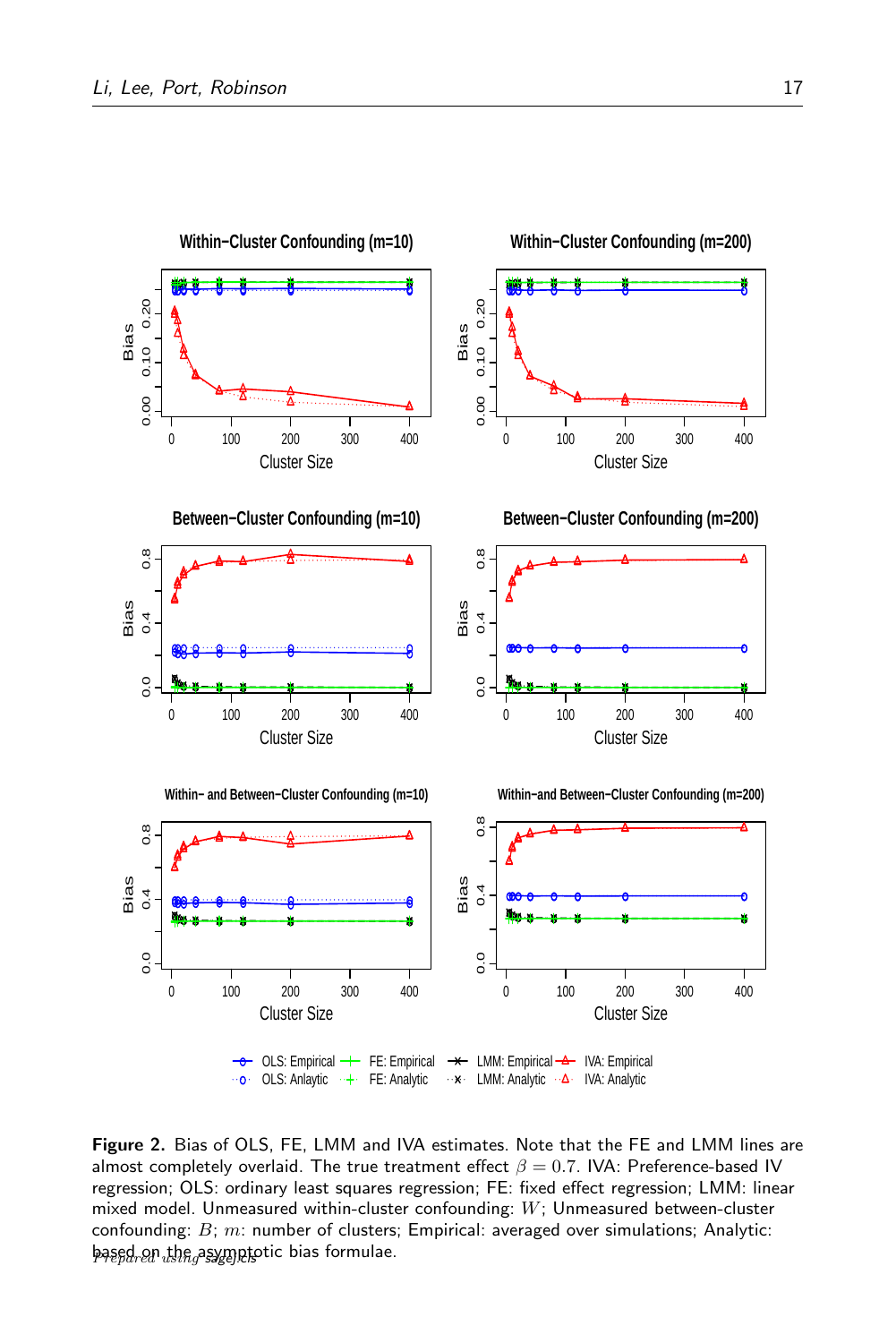<span id="page-17-0"></span>

Figure 3. Bias of OLS, FE, LMM, and IVA estimates based on the bias formulae. Note that the FE and LMM lines are almost completely overlaid. OLS: ordinary least squares regression; FE: fixed effect regression; LMM: linear mixed model, IVA: Preference-based IV regression. The true treatment effect  $\beta = 0.7$ . The cluster size  $n = 200$ . Within-cluster confounding: W is unadjusted for; Between-cluster confounding:  $B$  is unadjusted for; the effect of W on treatment T,  $\alpha_{1w}$ ; the effect of W on outcome Y,  $\beta_{1w}$ ; the effect of B on  $\mathcal{F}_{t}$   $\alpha_{d}$   $\mathcal{F}_{t}$   $\alpha_{d}$   $\mathcal{F}_{t}$  are the effect of  $B$  on  $Y$ ,  $\beta_{1b}$ .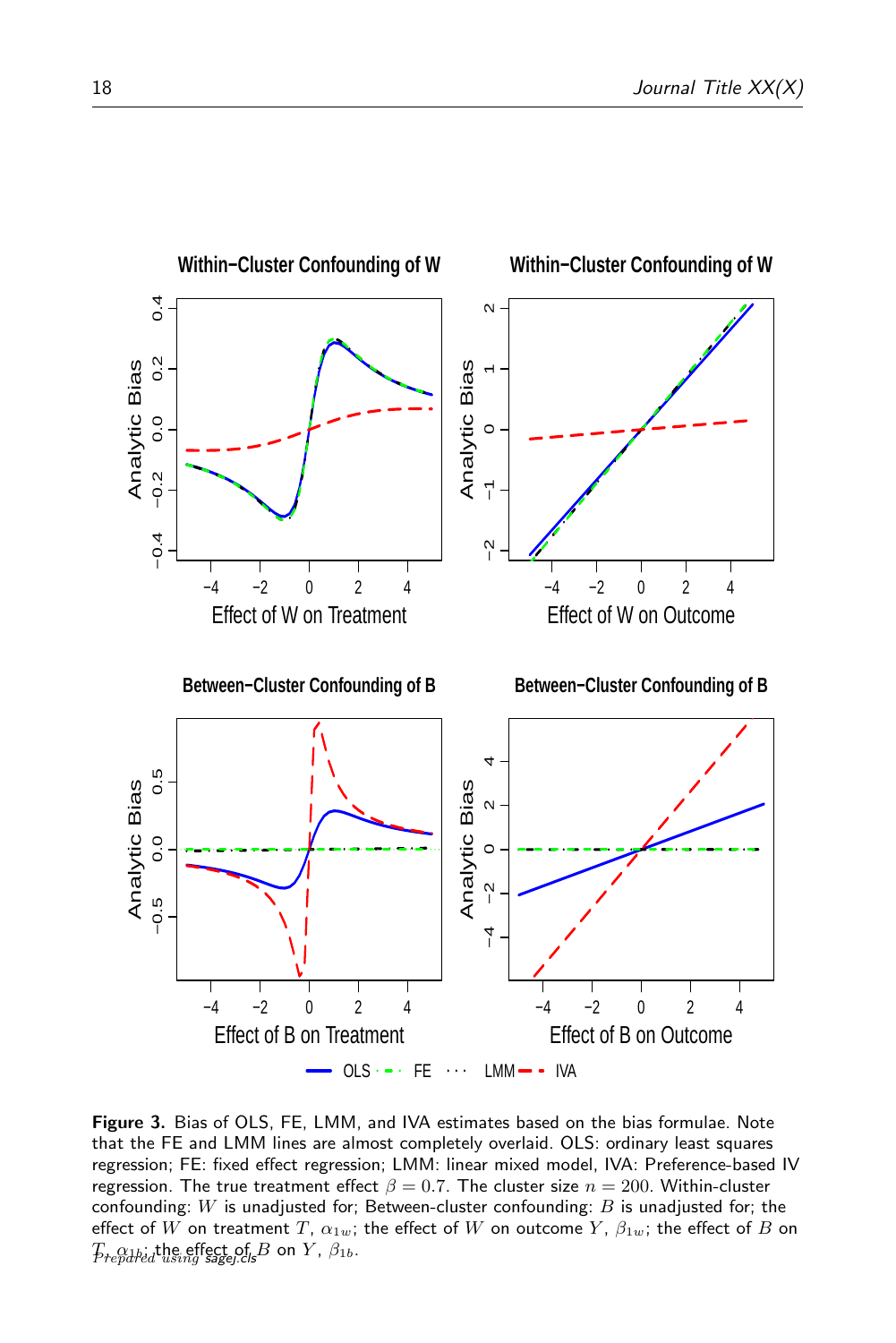impact on IVA estimates, and some impact on LMM estimates, but very little on OLS or FE estimates. As n approaches 1, the IVA and LMM estimates approach OLS estimates. In Figure [3](#page-17-0) bottom panel, as the effect of B on treatment  $\alpha_{1b}$ departs further away from 0, the biases of IVA and OLS estimates first increase and then decrease. As the effect of B on outcome  $\beta_{1b}$  becomes more different from 0, the magnitudes of bias in both IVA and OLS estimates increase monotonically. Both Figures [2](#page-16-0) and [3](#page-17-0) demonstrate that when only unmeasured between-cluster confounders exist, IVA estimates have the largest bias in magnitudes, OLS estimates have some bias, and FE estimates have negligible bias. When  $n$  is relatively small  $(n < 20)$ , LMM estimates have small finite-sample bias; as n increases, their bias becomes negligible. Overall, the performance of FE and LMM estimators is similar, except when  $n$  is small. These observed bias patterns are consistent with the derived bias formulae.

# When Both Unmeasured Within-Cluster and Between-Cluster Unmeasured Confounders ( $W$  and  $B$ ) Exist

When both unmeasured within-cluster and between-cluster confounders exist, we summarize the simulation results in the bottom panel of Figure [2](#page-16-0) and in Figure [4.](#page-20-0) Figure [2](#page-16-0) bottom panel shows that the asymptotic bias formulae approximate the finite-sample bias very well for all estimators, particularly when  $m = 200$ . Here we assume the respective effects of W and B on T and Y are the same and set to 0.6. We find that all estimates are biased with the IVA estimates having the largest biases, followed by OLS estimates and then LMM and FE estimates. The cluster size  $n$  has the biggest impact on IVA estimates, some impact on LMM estimates and very little impact on OLS and FE estimates. As n approaches 1, the bias of both IVA and LMM estimates approaches the bias of OLS estimates.

Figure [4](#page-20-0) shows the bias patterns as the effects of W and B on T and Y increase based on the bias formulae. The magnitudes of the bias have complex relationships with the effects of W and B on T ( $\alpha_{1w}$  and  $\alpha_{1b}$ ) for all four methods. On the other hand, the biases of all four estimators have linear relationships with both effects of W and B on Y ( $\beta_{1w}$  and  $\beta_{1b}$ ). As  $\beta_{1w}$  departs further away from 0, the rate of increase in the magnitude of bias is the fastest among LMM and FE estimates, moderate among OLS estimates and negligible among IVA estimates. As  $\beta_{1b}$  becomes more different from 0, the rate of increase in the magnitude of bias is the fastest among IVA estimates, moderate among OLS estimates, and negligible among FE and LMM estimates. The IVA estimates are more immune to the impact of unmeasured within-cluster confounding while the FE and LMM estimates are more robust to the impact of unmeasured between-cluster confounding. When both  $W$  and  $B$  are present, which method is the least biased depends on the interplay between W and B. When both W and B have the same effects on  $T$  and  $Y$ , IVA estimates have largest bias because IVA estimates are much more sensitive to  $B$  than what OLS, FE, and LMM estimates are to  $W$ . IV estimates can have smallest bias among these four estimators (results not shown),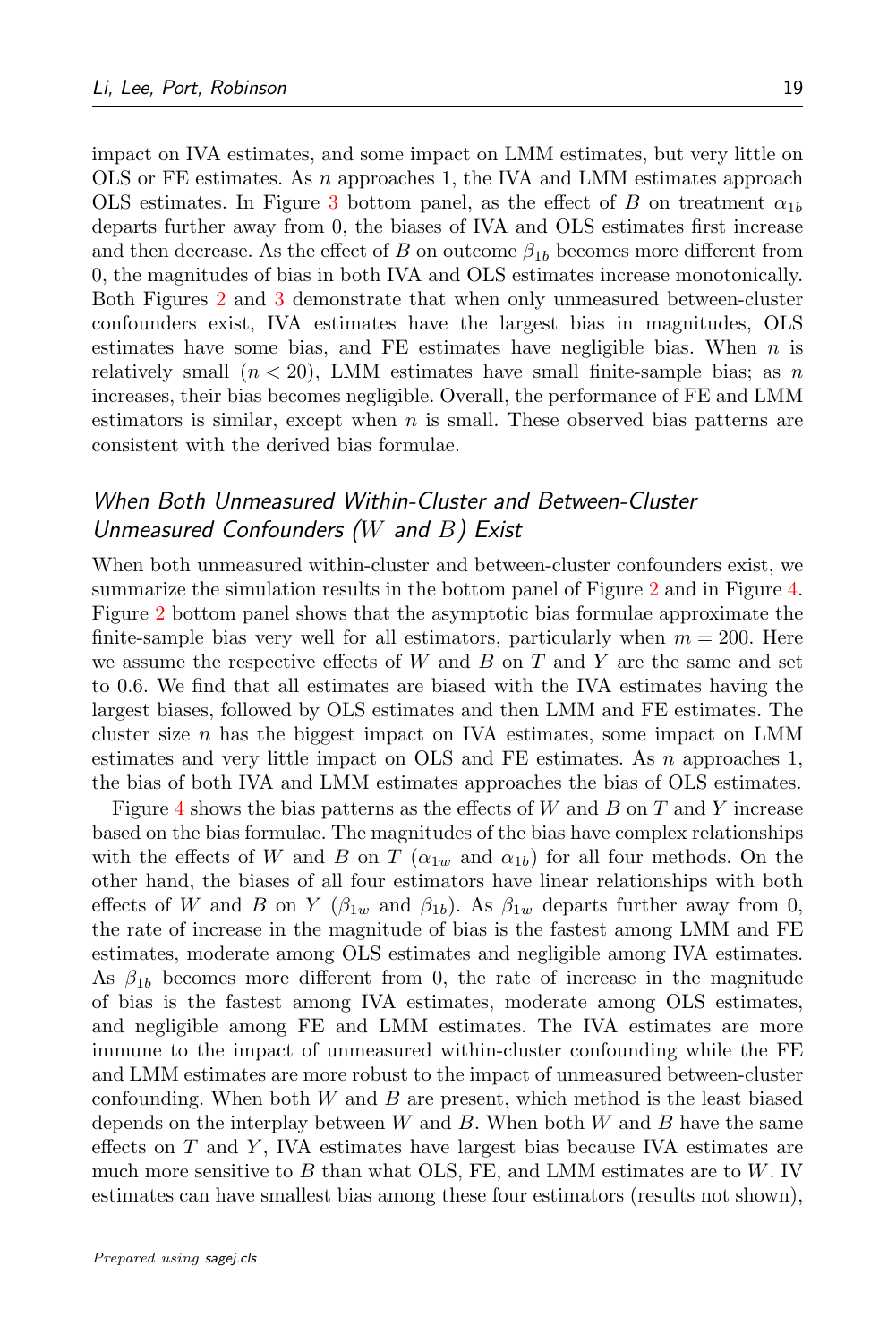only when the effect of  $W$  on  $Y$  is overwhelmingly larger than the effect of  $B$  on  $Y$ .

# A Case Study

We compare these four methods in handling potential unmeasured between- and within-cluster confounders using DOPPS phase 3 data  $(2005-2008)^{11}$  $(2005-2008)^{11}$  $(2005-2008)^{11}$  to estimate the effect of ESA on Hgb levels. The outcome of interest is the Hgb at the 14th month and the exposure of interest is the dose of ESA measured at one month prior to the outcome measure. These are chosen because it typically takes about four weeks for ESA to be fully effective in raising Hgb levels<sup>[21](#page-25-12)</sup>, and DOPPS started to collect monthly Hgb and ESA data in study phase 3. Our analytical sample includes 1, 434 dialysis patients in 67 facilities. We consider the following covariates: patients characteristics (age, sex, race, years on dialysis, history of coronary artery disease, congestive heart failure, cancer, cerebrovascular disease, diabetes, gastrointestinal bleeding, peripheral vascular disease, hypertension, intravenous iron, psychiatric disorder, intravenous iron use) as well as facility quality indicators (i.e., percentage of patients using a central venous catheter for dialysis, serum albumin level  $\langle 3.5 \text{ g}/dL$ , serum phosphorus level  $> 5.5$  mg/dL, and single pool kt/V [a measure of dialysis dose]  $< 1.2$ ). We also consider patients' ESA responsiveness, an indicator of ESA dose required to raise or sustain Hgb level, and effectively captured by the combination of ESA dose at two months prior to the outcome Hgb and Hgb level at one month prior to the outcome Hgb (as demonstrated in our prior work<sup>[1](#page-24-0)</sup>). Prior work by others has often omitted these adjustments  $12$ . We conduct three sets of analyses. The first set of analyses includes all variables, the second set excludes patients' ESA responsiveness variables and the third excludes ESA responsiveness variables and facility quality indicators. The results of three sets of analyses are summarized in Table [2.](#page-21-0) For the IVA, we choose the ESA dose preferences of dialysis facilities as the instrument. An instrument is called strong when the association between this instrument and the exposure of interest is strong  $2^{4,25}$  $2^{4,25}$  $2^{4,25}$ . The stronger the IV is, the smaller the finite sample bias is. The partial F statistic in the regression of the exposure on the instrument is usually used as a measure of the strength of an instrument [25](#page-26-1). An instrument is considered weak if the F statistic is less than  $10^{25}$  $10^{25}$  $10^{25}$ . The F statistics for IVA in these three sets of analyses are 5, 6 and 6 respectively, indicating that a stronger instrument would be preferred  $24-26$  $24-26$ .

In the first set of analyses adjusting for all variables, although the magnitudes of the estimated ESA effects differ across the four methods, all effects are positive and qualitatively consistent with the well-known fact that ESA increases Hgb levels [21](#page-25-12). In the second set of analyses excluding ESA responsiveness variables, IVA continues to produce positive ESA effects, but the other three methods give falsely negative estimates. In the third set of analyses excluding both ESA responsiveness and facility quality indicators, the largest change in the estimated effect of ESA on Hgb, compared with the second set, is observed in the IVA method, while there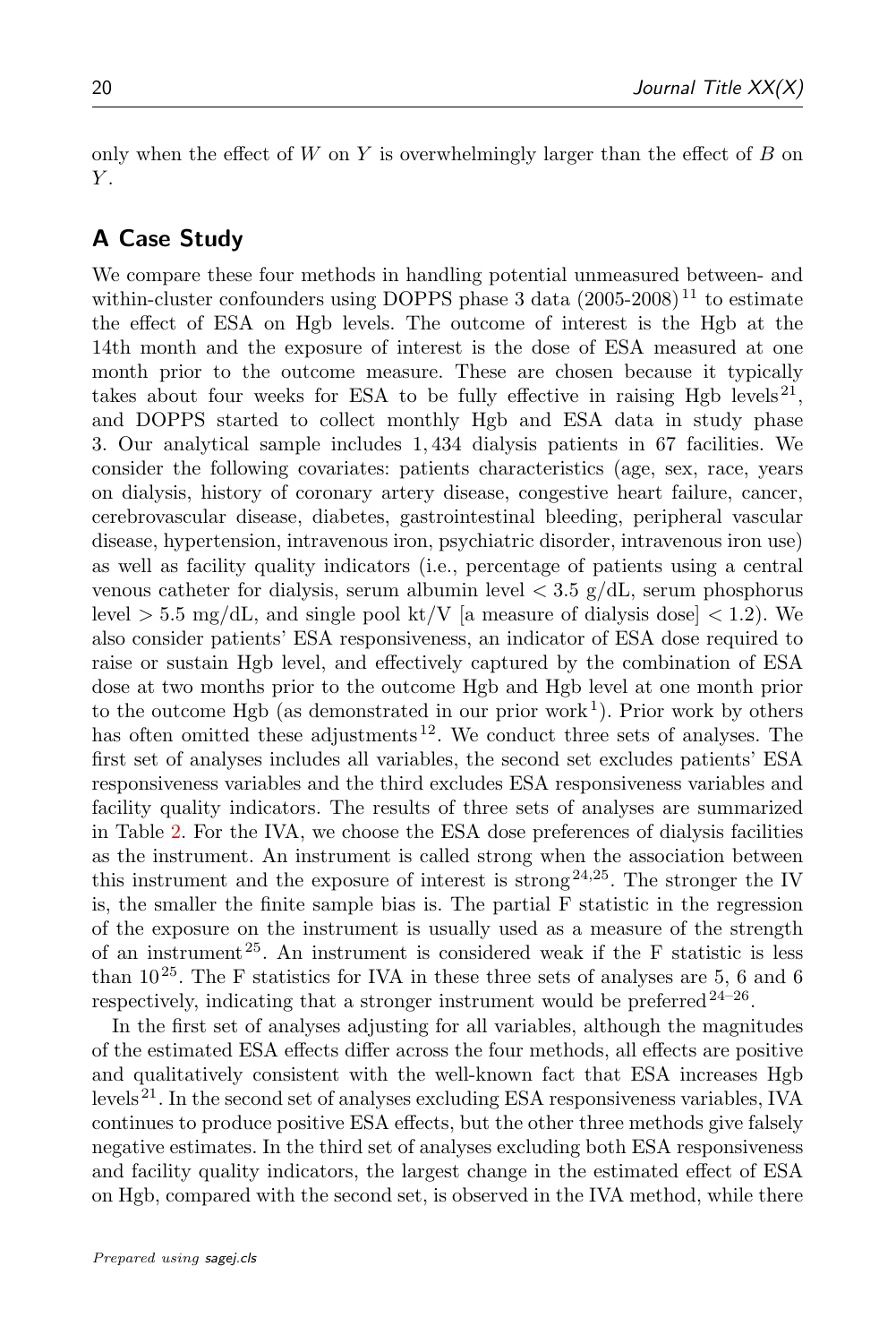<span id="page-20-0"></span>

### **Within− and Between−Cluster Confounding**

**Within− and Between−Cluster Confounding**

Figure 4. Bias of the OLS, FE, LMM, and IVA estimates based on the bias formulae. Note that the FE and LMM lines are almost completely overlaid. The true treatment effect  $\beta = 0.7$ . The cluster size  $n = 200$ . OLS: ordinary least squares regression; FE: fixed effect regression; LMM: linear mixed model, IVA: Preference-based IV regression. Within-Cluster and Between-Cluster Confounding: neither  $W$  nor  $B$  are adjusted for. The effect of  $W$  on the treatment T,  $\alpha_{1w}$ ; the effect of W on the outcome,  $\beta_{1w}$ ; the effect of B on the treatment,  $\alpha_{1b}$ ; the effect of B on the outcome,  $\beta_{1b}$ .<br>Prepared using sagej.cls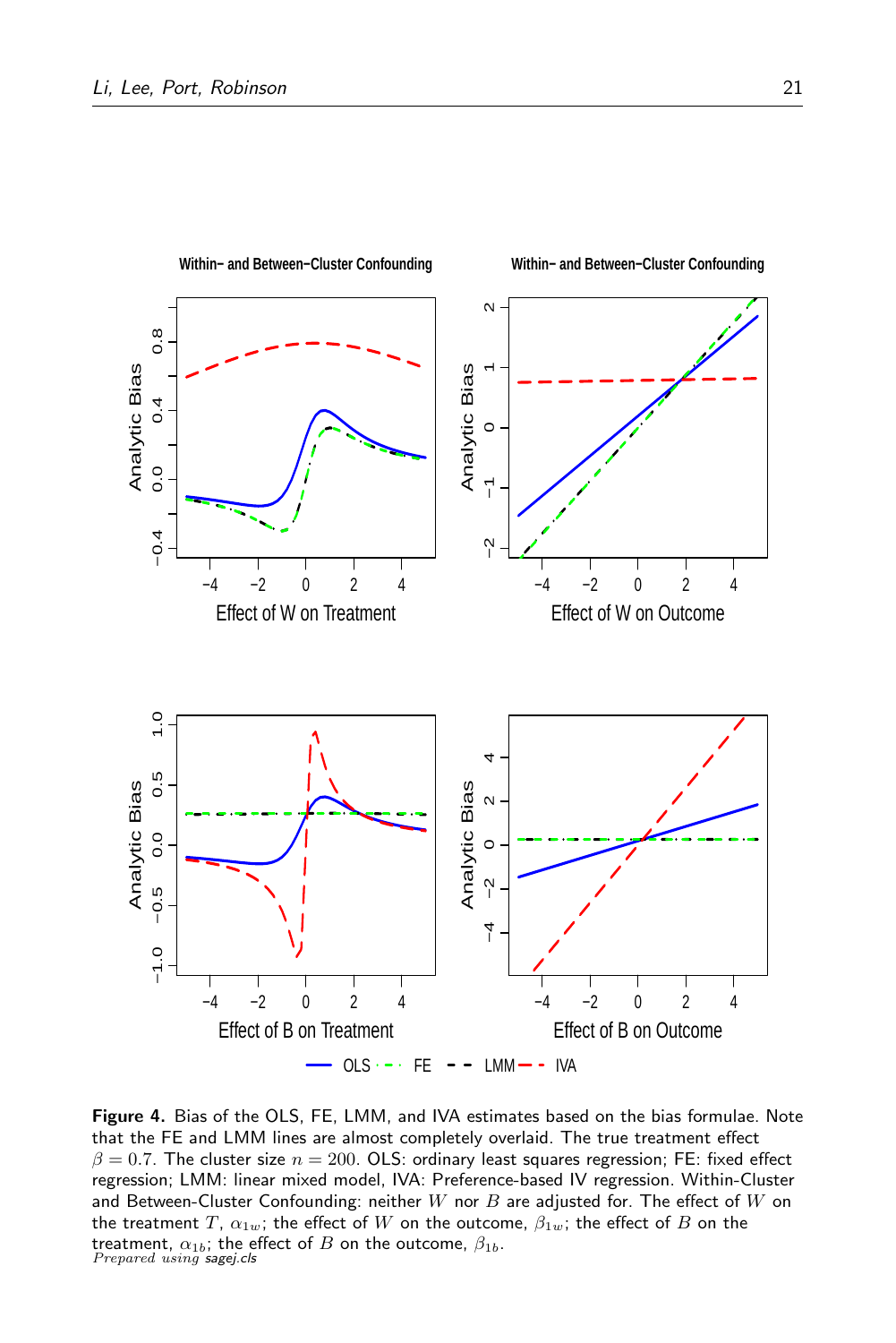is some change in the OLS estimate, a very small change in the LMM estimate, and no change in the FE estimate.

As demonstrated in our prior work<sup>[1](#page-24-0)</sup>, the ESA responsiveness variables are largely within-cluster confounders of the ESA-Hgb relationship. Hence, without adjusting for these variables, it is not surprising that the IVA estimate of ESA effect on Hgb does not change much and remains positive, given the robustness of IVA method to unmeasured within-cluster confounders. It is also not surprising that all other three methods are noticeably impacted and give falsely negative effect estimates, given their sensitivity towards unmeasured withincluster confounders. When we further exclude facility quality indicators, which are between-cluster confounders, the biggest change occurs in the IVA estimate, with little or no change in the LMM and FE estimates. Again, this is consistent with our finding that LMM and FE are robust to unmeasured between-cluster confounding, but IVA is not. SAS code used in implementing OLS, FE, LMM and IVA is provided in github at https://github.com/yunliyunli/Unmeasured-Confounding.

<span id="page-21-0"></span>

|            | All Vars |                | $-$ ESA Resp |                    | $-$ ESA Resp/Fac Vars |                    |
|------------|----------|----------------|--------------|--------------------|-----------------------|--------------------|
| Methods    | Est      | 95% CI         | Est          | 95% CI             | Est                   | 95% CI             |
| IVA        | 0.039    | (0.015, 0.063) | 0.047        | (0.016, 0.078)     | 0.10                  | (0.072, 0.127)     |
| <b>OLS</b> | 0.018    | (0.012, 0.024) | $-0.003$     | $(-0.010, 0.004)$  | 0.011                 | (0.004, 0.018)     |
| FE         | 0.015    | (0.009, 0.022) | $-0.011$     | $(-0.018, -0.005)$ | $-0.011$              | $(-0.018, -0.005)$ |
| LMM        | 0.017    | (0.010, 0.023) | $-0.010$     | $(-0.016, -0.003)$ | $-0.008$              | $(-0.015, -0.002)$ |

Table 2. Three sets of analyses to estimate the effect of ESA on Hgb. Note that ESA is known to increase Hgb levels and the effect of ESA on Hgb should be positive. All Vars: adjust for all covariates listed in text; – ESA Resp: adjust for all but patient ESA responsiveness variables; – ESA Resp / Fac Vars: adjust for all but patient ESA responsiveness variables and facility quality indicators.

## **Discussion**

IVA is known for its advantages in combating unmeasured confounders. However, it is less known that certain commonly used alternative methods may be more robust to unmeasured confounding than IVA depending on the nature of the confounding. In this study, we focused on preference-based IVA (the most popular IV methods) with clustered data (the most common data structure for observational studies). We derived asymptotic bias for IVA and three alternative methods including OLS, FE, and LMM, when unmeasured between-cluster and/or within-cluster confounders exist. Simulations demonstrated that all bias formulae perform well in finite samples. We also examined the validity of the assumptions required for each method and the degree of bias when either type of unmeasured confounding exist. While almost none of the methods are valid when either type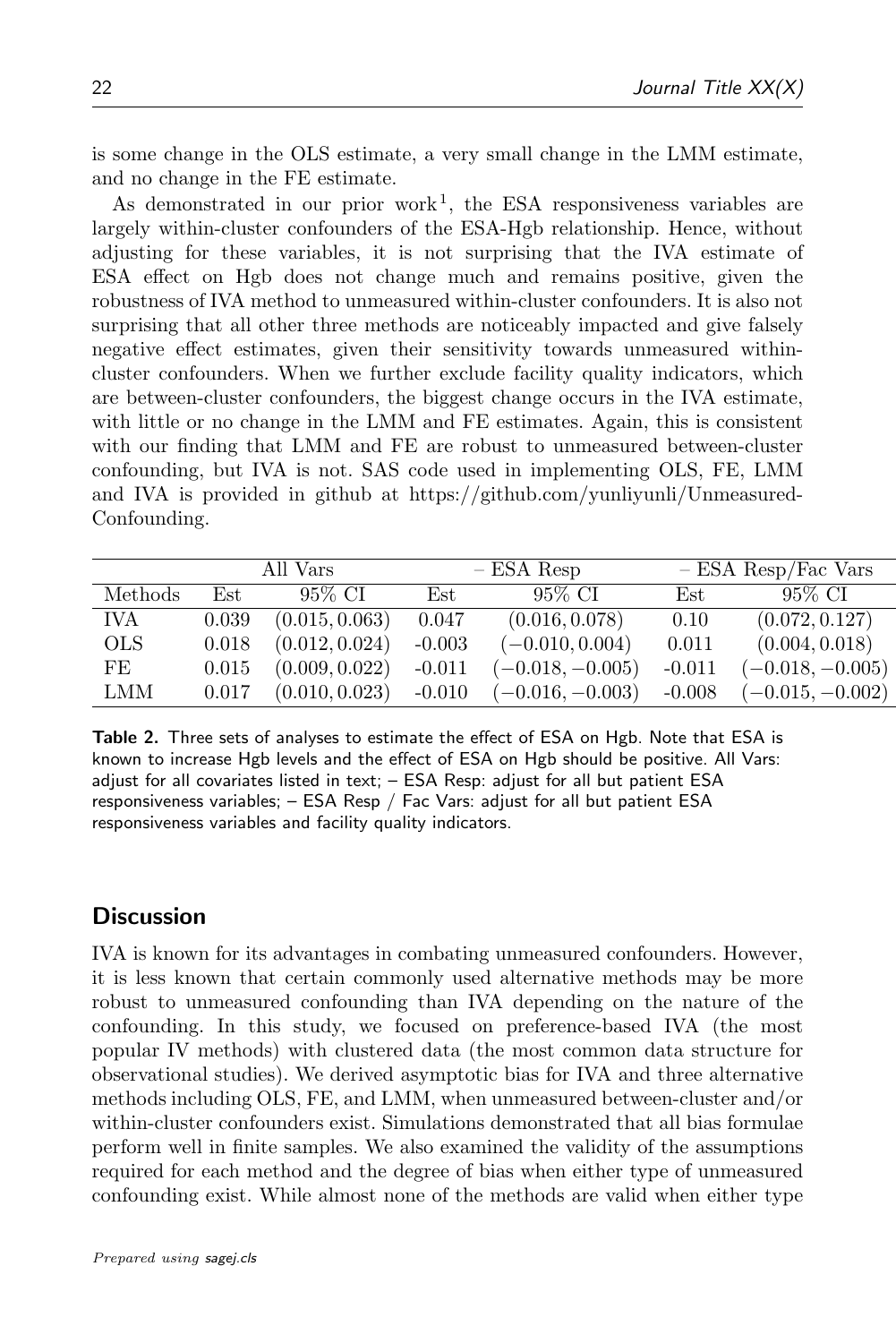of unmeasured confounding exists, we found that some methods are more robust than others depending on the type of unmeasured confounding. When unmeasured within-cluster confounding is more probable, IVAs are least biased compared with other methods; on the other hand, when unmeasured between-cluster confounding is more probable, FE methods or LMMs are less biased than other methods. When both types of unmeasured confounding exist, it depends on which are the dominate unmeasured confounders. Our results provide guidance for researchers because the effect of each type of unmeasured confounding is specified directly with explicit and closed-form bias formulae.

Our analysis of bias gives insight into the robustness and assumption of each method in handling unmeasured confounders. In practice, it is more likely that both unmeasured between- and within-cluster confounders exist and that subsequently none of the methods have all their model assumptions met. When all methods give similar analysis results, it is likely that these results are robust towards unmeasured confounding. When effect estimates from these four methods differ substantially, as in our data analyses, it is likely that unmeasured confounders exist. We can examine which potential unmeasured within- or between-cluster confounders may exist with our substantive knowledge about the data and the research questions. If we believe strongly that unmeasured within-cluster confounding strongly dominates over unmeasured between-cluster confounding, IVA estimates should be closer to the truth than the other methods. On the other hand, if we believe that unmeasured between-cluster confounding dominates within-cluster confounding, we should believe the LMM or FE estimates are closer to the truth. IVA methods are more sensitive to unmeasured between-cluster confounding than FE or LMMs towards unmeasured within-cluster confounding. Hence, our research results are most useful when we have substantive knowledge about whether between- or within-cluster confounding is of major concern. For example, in our data, ESA responsiveness is known to be a dominating within-cluster (patient-level) confounder of the ESA-Hgb relationship and is of major concern if not adjusted for. In summary, our analysis of bias provide insights into the potential impact of unmeasured confounders and how we can interpret our analysis results accordingly. It also helps us become more aware of the strength and weakness of the four different methods. It gives us the opportunities to detect the presence of unmeasured confounding and subsequently adjust for more confounding. We can then translate our finding to broader audience better and more precisely.

Previous research has demonstrated that the effect of treatment dose itself can be partitioned into between- and within-cluster components<sup>[2](#page-24-3)</sup>. In this manuscript, we assume the between- and within-cluster treatment effects are the same. If the between-cluster level treatment effect is different from the within-cluster level treatment effect, it often implies there may be unmeasured confounders, selection bias or measurement errors<sup>[27](#page-26-3)</sup>. All of these can be characterized as omitted covariate problems either at within-cluster or between-cluster levels. Without any omitted covariates, it often requires the between-cluster and within-cluster effects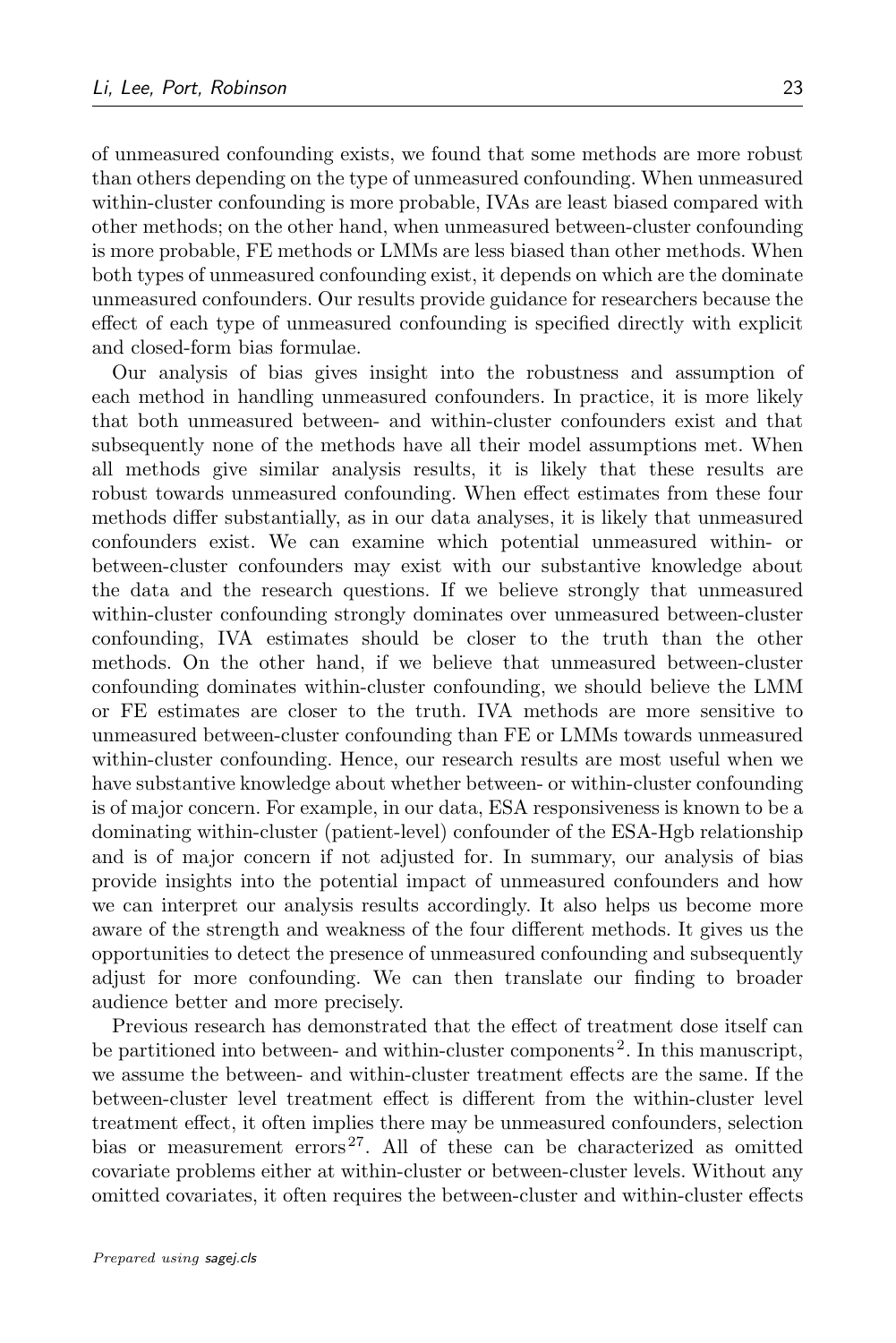be equal for the effects to have causal interpretations  $27$ . It is worthwhile to point out that there is a connection between the treatment effect estimates from the preference-based IVA and the between-cluster treatment effect estimates as well as a connection between the treatment effect estimates from the fixed effect models and the within-cluster treatment effect estimates. These connections are worthy of further investigations.

Previous studies focused on the impact of between-cluster unmeasured confounding on mixed models<sup>[2](#page-24-3)[,27](#page-26-3)[–29](#page-26-4)</sup> or the validity of assumptions and finite sample bias for IVA<sup>[1,](#page-24-0)[13](#page-25-15)[,24](#page-25-14)</sup>. To our knowledge, this study is the first to derive bias formulae for these four methods when unmeasured within-cluster and/or between-cluster confounding may exist, a common scenario in medical studies using clustered data sets. Our data generating models are LMMs, which are most commonly used in clustered data structures. We also assumed that unmeasured confounders are normally distributed and independent of other confounders in deriving the bias. In practice, it is likely that multiple unmeasured betweenand within-cluster confounders exist, and many of them are correlated with other confounders. We simulated unmeasured confounding to represent the overall residual confounding after conditioning on other measured confounders and used the normal distribution to approximate the residual confounders, as often  $\gamma$  done<sup>[31](#page-26-5)</sup>. Our results are general and form a foundation to perform sensitivity analyses. Our research focuses on continuous outcomes, continuous exposures and linear association between them. Our finding that between- and within-cluster unmeasured confounders have different impact on the bias of the effect estimators from these four types of models likely extends to other types of outcomes and exposures. It will be important to investigate the bias expression for other types of outcomes, exposures or non-linear associations between them, where the non-linearity could incur additional bias<sup>[33](#page-26-6)</sup>.

Our research quantifies the bias in the presence of unmeasured confounders. The results are also applicable to measurement error, selection bias, or selective drop-out issues because they can be cast into the same general framework of omitted variables. We assume the treatment effect is homogeneous, as done in most regression analyses. However, this assumption may not hold. When the effect is heterogeneous, IVA measures the treatment effect among compilers, that is, complier average treatment effect  $^{22}$  $^{22}$  $^{22}$ , which may also explain why the IVA effect can be different from other model estimates. However, when there is no reason to believe the effect may be different for compliers, we can interpret treatment effect estimates in the context of unmeasured confounding.

In summary, we derived the bias formulae for IVA, LMM, FE, and OLS in the presence of unmeasured between- and within-cluster confounding. Our findings provide evidence to support future selection of methods to combat the dominant types of unmeasured confounders, and facilitate the interpretation of statistical analysis results in the context of unmeasured confounding, and help detect the presence unmeasured confounders.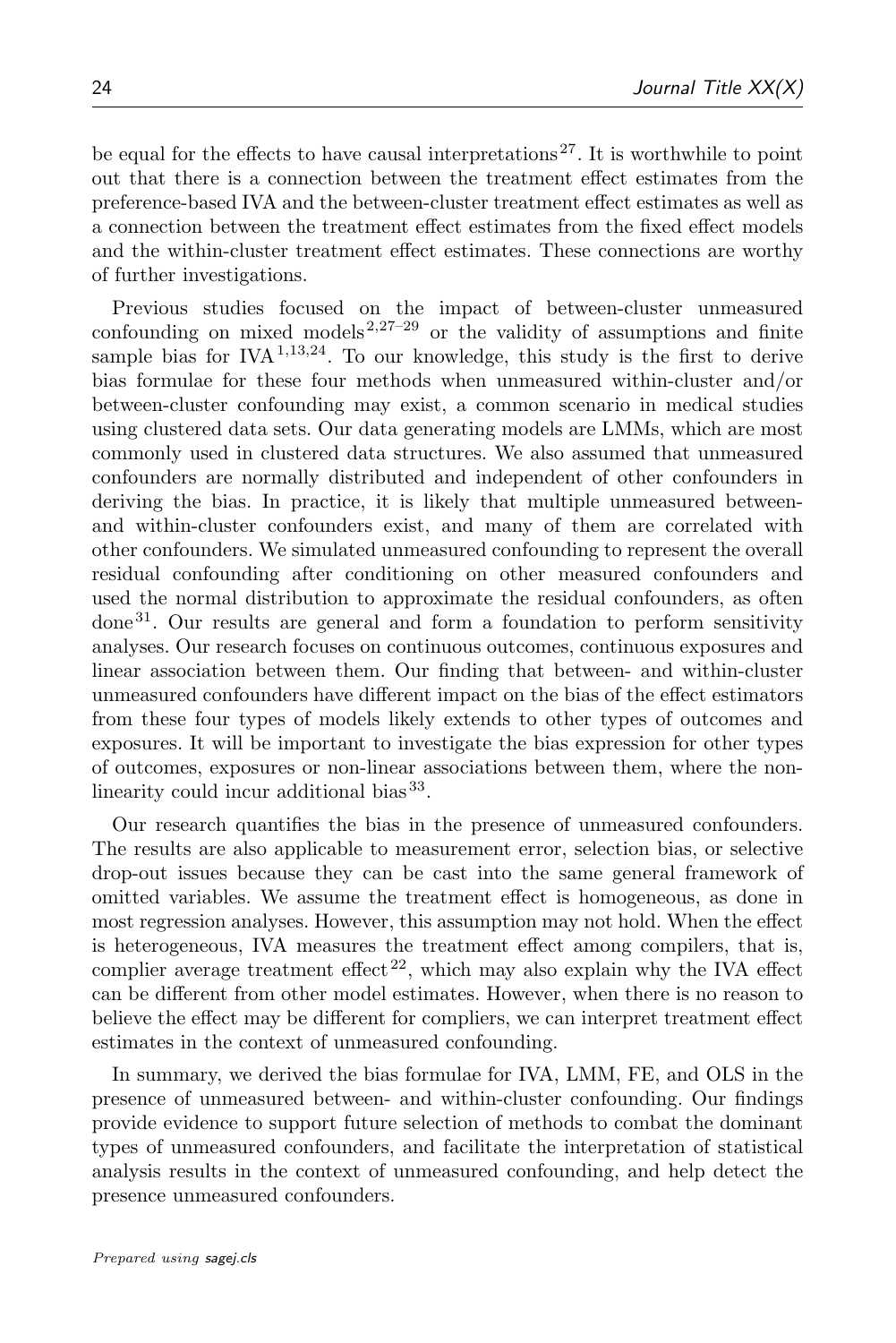### Declaration of conflicting interests

The authors declared no potential conflicts of interest with respect to the research, authorship, and/or publication of this article.

### Funding

This work was supported in part by National Institutes of Health grants 5R01-DK070869 and UL1TR002240. The DOPPS is administered by Arbor Research Collaborative for Health and is supported by Amgen, Kyowa Hakko Kirin, AbbVie, Sanofi Renal, Baxter Healthcare, and Vifor Fresenius Medical Care Renal Pharma. Additional support for specific projects and countries is provided by Keryx Biopharmaceuticals, Merck Sharp & Dohme, Proteon Therapeutics, Relypsa, and F Hoffmann-LaRoche; in Canada by Amgen, BHC Medical, Janssen, Takeda, and Kidney Foundation of Canada (for logistics support); in Germany by Hexal, DGfN, Shire, and WiNe Institute; and for PDOPPS in Japan by the Japanese Society for Peritoneal Dialysis. All support is provided without restrictions on publications.

### Acknowledgements

The authors thank Drs Min Zhang, Lu Wang and the reviewers for helpful suggestions, as well as Shauna Leighton for providing editorial assistance on this manuscript.

### **References**

- <span id="page-24-0"></span>1. Li Y, Lee Y, Wolfe RA, Morgenstern H, Zhang J, Port F and Robinson BM. On a preference-based instrumental variable approach in reducing unmeasured confounding-by-indication. Statistics in Medicine. (2015), 34(7):1150-68.
- <span id="page-24-3"></span>2. Neuhaus JM, Kalbfleisch JD. Between- and within-cluster covariate effects in the analysis of clustered data. Biometrics 1998; 54:638–45.
- 3. Salas M, Hofman A, Stricker BH. Confounding by indication: an example of variation in the use of epidemiologic terminology. American Journal of Epidemiology. 1999; 149: 981-983.
- <span id="page-24-1"></span>4. Bosco JL, Silliman RA, Thwin SS, Geiger AM, Buist DS, Prout MN, Yood MU, Haque R, Wei F, Lash TL. A most stubborn bias: no adjustment method fully resolves confounding by indication in observational studies. Journal of Clinical Epidemiology. 2010; 63: 64-74.
- <span id="page-24-2"></span>5. Korn ED, Baumrind S. Clinician preferences and the estimation of causal treatment differences. *Statistical Science* 1998; **13**(3): 209-235.
- 6. Chen Y, Briesacher BA. Use of instrumental variable in prescription drug research with observational data: a systematic review. Journal of Clinical Epidemiology 2011; 64(6): 687-700.
- 7. Davies NM, Smith GD, Windmeijer F, Martina RM. Issues in the reporting and conduct of instrumental variable studies: a systematic review. *Epidemiology* 2013; 24: 363–369.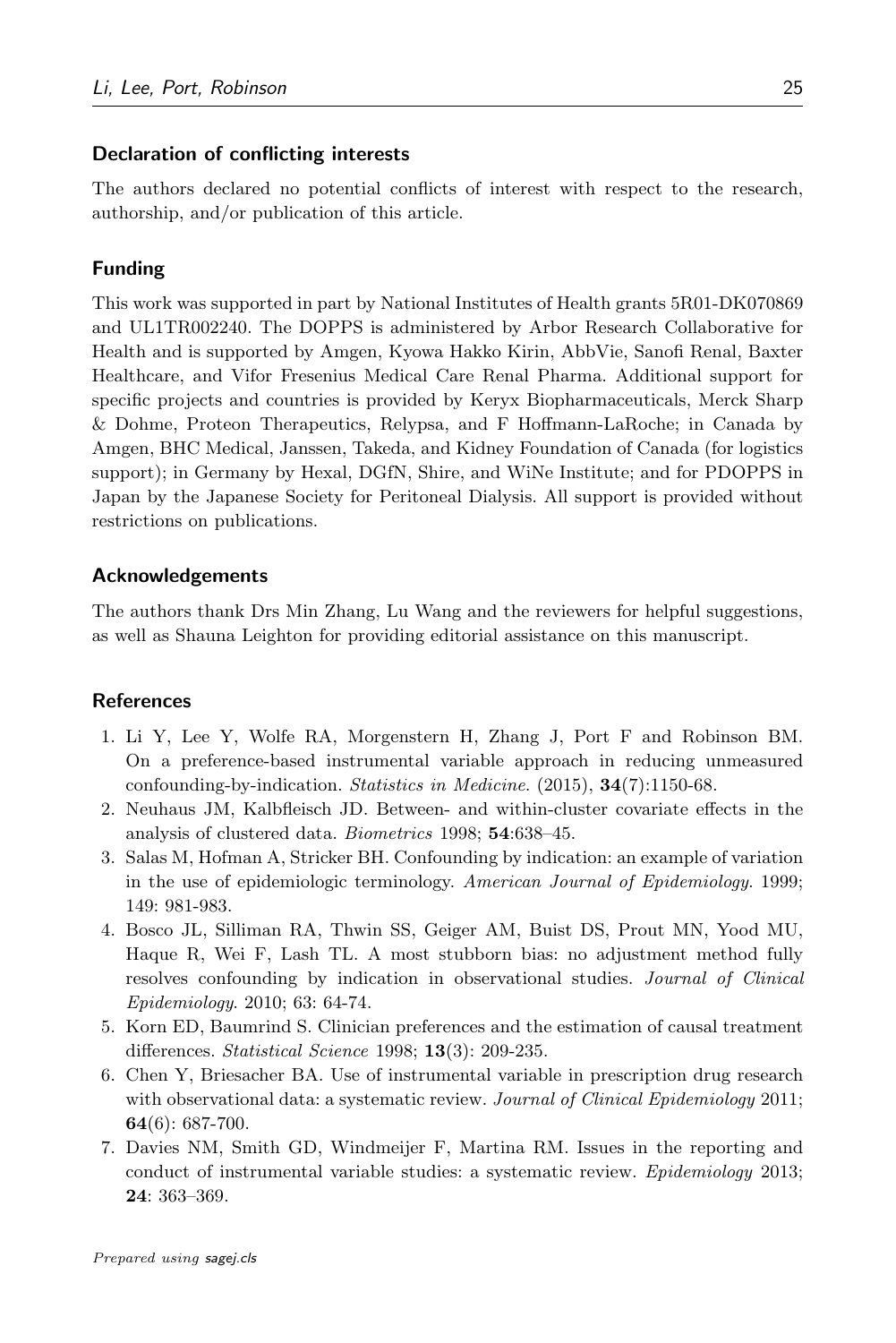- <span id="page-25-0"></span>8. Brookhart MA, Wang PS, Solomon DH, Schneeweiss S. Evaluating short-term drug effects using a physician-specific prescribing preference as an instrumental variable. Epidemiology 2006; 17(3):268-75.
- <span id="page-25-1"></span>9. Garabedian LF, Chu P, Toh S, Zaslavsky AM, Soumerai SB. Potential bias of instrumental variable analyses for observational comparative effectiveness research potential bias of instrumental variable analyses for observational research. Annals of Internal Medicine 2004; 161, 131-138.
- 10. Young EW, Goodkin DA, Mapes DL, Port FK, Keen ML, Chen K, Maroni BL, Wolfe RA, Held PJ. The Dialysis Outcomes and Practice Patterns Study (DOPPS): An international hemodialysis study. *Kidney Int* 2000;57 (suppl 74):S-74-S-81.
- <span id="page-25-2"></span>11. Pisoni RL, Gillespie BW, Dickinson DM, Chen K, Kutner MH, Wolfe RA: The Dialysis Outcomes and Practice Patterns Study (DOPPS): design, data elements, and methodology. Am J Kidney Dis 44: 7-15. 2004
- <span id="page-25-13"></span>12. Madore F, Lowrie EG, Brugnara C, Lew NL, Lazarus JM, Bridges K, Owen WF. Anemia in hemodialysis patients: variables affecting this outcome predictor. Journal of American Society of Nephrololgy 1997; 8(12): 1921-1929.
- <span id="page-25-15"></span>13. Martens EP, Pestman WR, de Boer A, Belitser SV, Klungel OH. Instrumental variables: application and limitations. Epidemiology 2006; 17(3): 260-267.
- <span id="page-25-6"></span>14. Baiocchi M, Cheng Jing, Small DS. Instrumental variable methods for causal inference. Statistics in Medicine 2014; 33: 22972340.
- <span id="page-25-7"></span>15. Sargan JD. The estimation of economic relationships using instrumental variables. Econometrica 1958; 26(3): 393-415.
- <span id="page-25-3"></span>16. Baltagi BH. Econometric Analysis of Panel Data. 3rd Edition, John Wiley & Sons Inc., New York. (2005)
- <span id="page-25-4"></span>17. Hsiao C. Analysis of Panel Data. Cambridge: Cambridge University Press. (2014).
- <span id="page-25-5"></span>18. Fixed Effects Regression Models. Thousand Oaks, CA: Sage Publications. (2009)
- <span id="page-25-9"></span>19. Neuhaus JM, Kalbfleisch JD, and Hauck, WW. A comparison of cluster-specific and population-averaged approaches for analyzing correlated binary data. International Statistical Review 1991; 59, 25-35.
- <span id="page-25-10"></span>20. Ebbes P, Bockenholt U, Wedel M. (2004). Regressor and Random-effects Dependencies in Multilevel Models, Statistica Neerlandica, 58, 161-178. Statistica Neerlandica. 58. 161-178. 10.1046/j.0039-0402.2003.00254.x.
- <span id="page-25-12"></span>21. Eschbach JW, Egrie JC, Downing MR, Browne JK, Adamson JW. Correction of the anemia of end-stage renal disease with recombinant human erythropoietin. Results of a combined phase I and II clinical trial. New England Journal of Medicine 1987;  $316(2): 73-78.$
- <span id="page-25-8"></span>22. Imbens G, Angrist J. Identification and estimation of local average treatment effects. Econometrica 1994; 62(2):467-475.
- <span id="page-25-11"></span>23. Fitzmaurice GM, Laird NM, Ware JH. Applied longitudinal analysis (2nd ed.). (2011). Hoboken, N.J.: Wiley.
- <span id="page-25-14"></span>24. Burgess S, Thompson SG, C. C. G. Collaboration. Avoiding bias from weak instruments in Mendelian randomization studies. International Journal of Epidemiololgy 2011; 40(3): 755-764.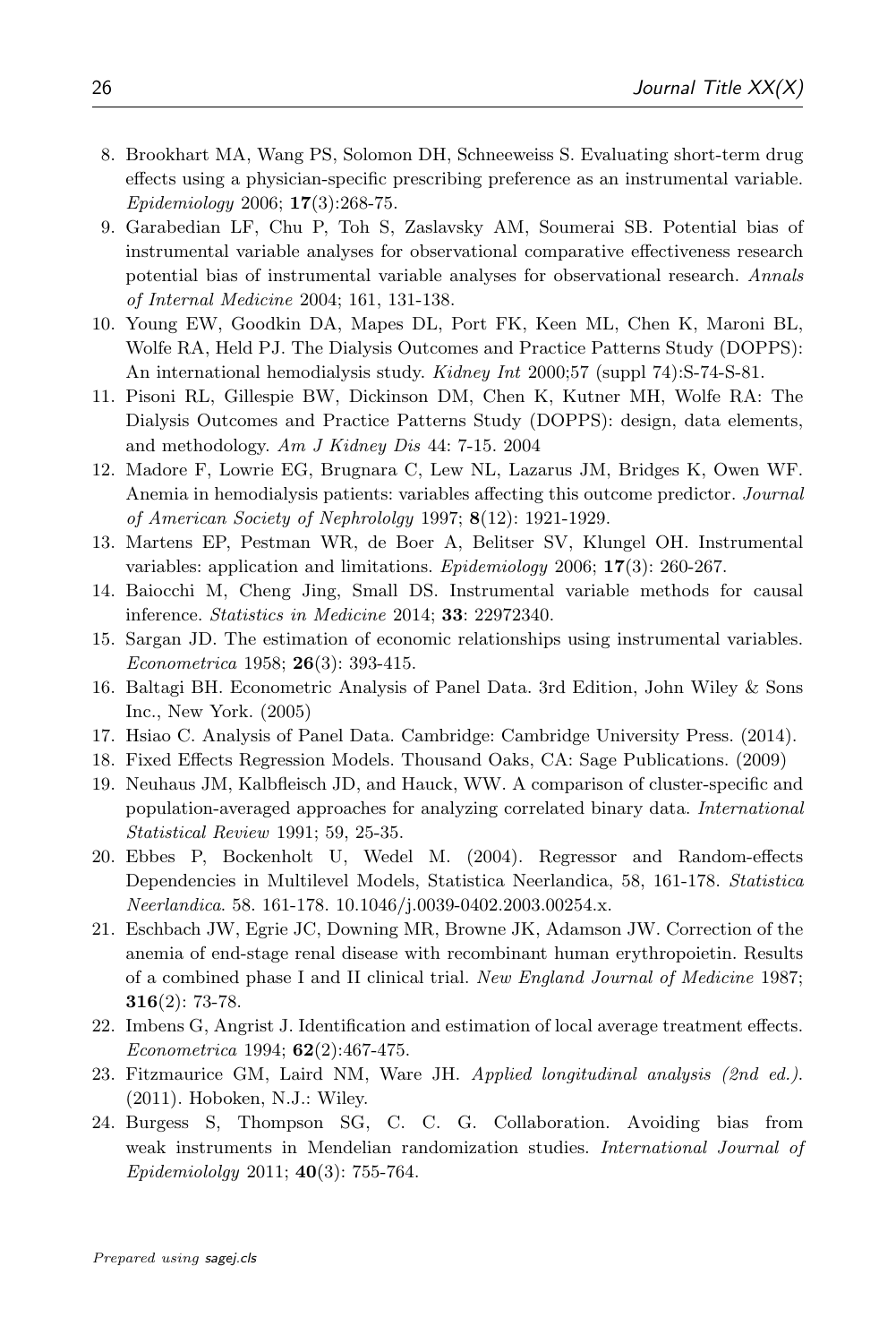- <span id="page-26-1"></span>25. Stock J, Wright J, Yogo M. A survey of weak instruments and weak identification in generalized method of moments. Journal of the American Statistical Association 2002; 20(4): 518–529.
- <span id="page-26-2"></span>26. Staiger D, Stock J. Instrumental variables regression with weak instruments. Econometrica 1007; 65(3):557–586.
- <span id="page-26-3"></span>27. Palta M, and Seplaki C. Causes, Problems and Benefits of Different Between and Within Effects in the Analysis of Clustered Data Health Services and Outcomes Research Methodology (2002) 3: 177. https://doi.org/10.1023/A:1025893627073
- 28. Chao WH, Palta M, Young T. Effect of omitted confounders on the analysis of correlated binary data. Biometrics. 1997;53(2):678-89.
- <span id="page-26-4"></span>29. Palta M and Yao TJ. Analysis of Longitudinal Data with Unmeasured Confounders. Biometrics, Vol. 47, No. 4 (Dec., 1991), pp. 1355-1369
- <span id="page-26-0"></span>30. Wooldridge JM. Econometric analysis of cross section and panel data. MIT press. 2002.
- <span id="page-26-5"></span>31. Cessie SL. Bias Formulas for Estimating Direct and Indirect Effects When Unmeasured Confounding Is Present. Epidemiology. 2016 Jan;27(1):125-32. doi: 10.1097/EDE.0000000000000407.
- 32. Chao WH, Palta M, Young T. Effect of omitted confounders on the analysis of correlated binary data. Biometrics. 1997 Jun;53(2):678-89.
- <span id="page-26-6"></span>33. Lee Y, Phillips PCB. Model selection in the presence of incidental parameters. Journal of Econometrics. (2015), 188(2):474-489.

## Appendix

## Appendix: Bias Derivation in the Presence of Both  $W$  and  $B$

### Preference-based IVA Estimator

In the absence of C, the two-stage generalized least squares estimator of  $\beta$  in [\(3\)](#page-5-0) can then be simplified to

$$
\widehat{\beta}_I = \left( \sum_{i=1}^m \widehat{T}_i' \widehat{\Omega}^{-1} \widehat{T}_i \right)^{-1} \left( \sum_{i=1}^m \widehat{T}_i' \widehat{\Omega}^{-1} Y_i \right).
$$

As  $m \to \infty$ , for some  $\widehat{s}_{n,m} \to_{p} s_n$  introduced in Section 4.2.4, we note that

$$
\widehat{\beta}_I - \beta = \frac{m^{-1} \sum_{i=1}^m \widehat{T}_i' (I_n - \widehat{s}_{n,m} J_n J_n') (J_n b_{0i} + J_n B_i' \beta_b + W_i \beta_w + \epsilon_i^y)}{m^{-1} \sum_{i=1}^m \widehat{T}_i' (I_n - \widehat{s}_{n,m} J_n J_n') \widehat{T}_i} = \frac{A_I}{D_I}
$$

under the true models [\(9\)](#page-9-1) and [\(10\)](#page-9-1) in the absence of C, where  $\hat{T}_i = Q_nT_i$  with  $Q_n = J'_n J_n/n$ . For the numerator  $A_I$ , by applying the LLN for i.i.d. sequences as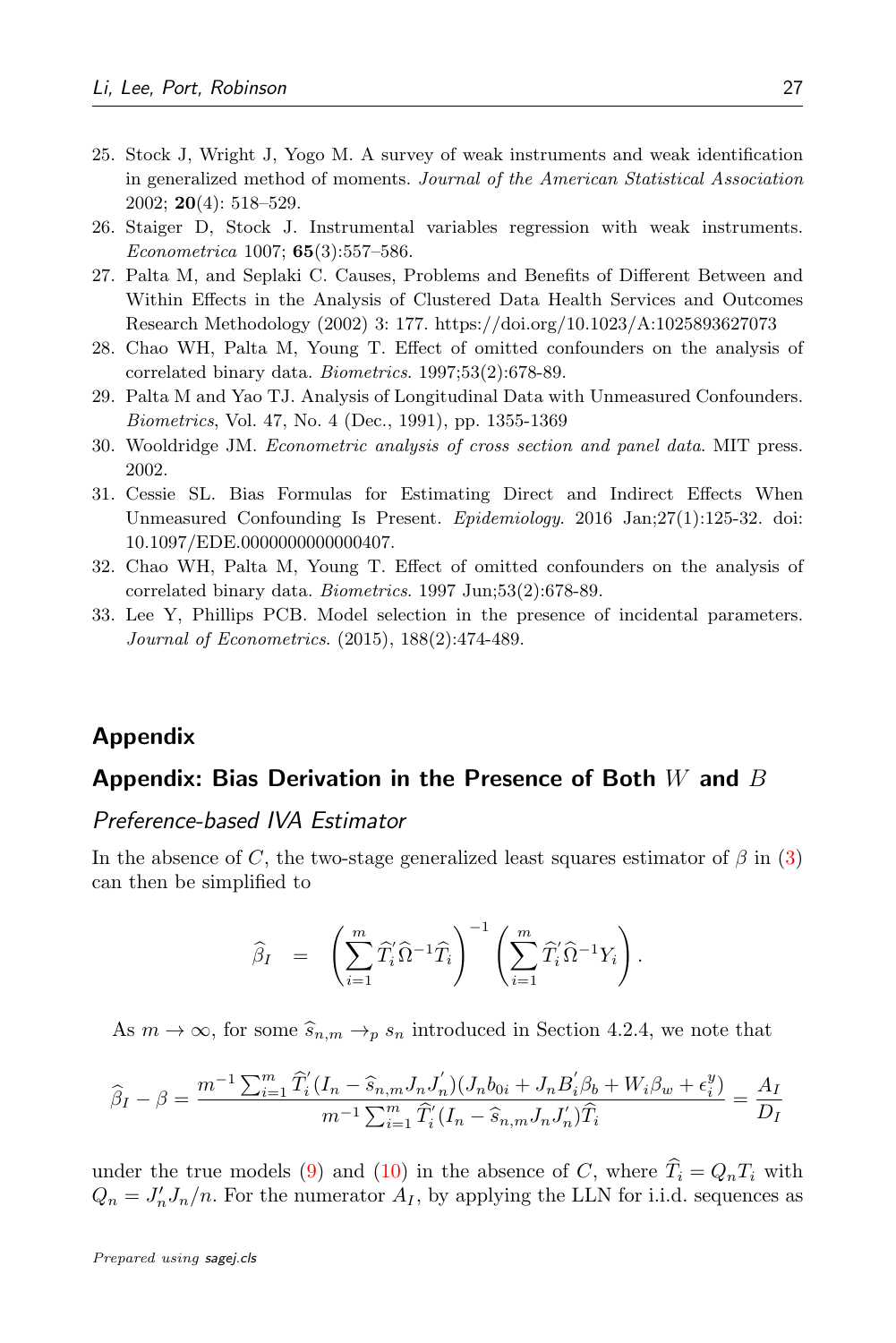$m \to \infty$ , we have

$$
A_{I} \rightarrow_{p} lim_{m \to \infty} \frac{1}{m} \sum_{i=1}^{m} (J_{n}a_{0i} + J_{n}B_{i}^{'}\alpha_{b} + W_{i}\alpha_{w} + \epsilon_{i}^{t})^{'}Q_{n}(I_{n} - \hat{s}_{n,m}J_{n}J_{n}^{'})
$$
  
\n
$$
\times (J_{n}b_{0i} + J_{n}B_{i}^{'}\beta_{b} + W_{i}\beta_{w} + \epsilon_{i}^{y})
$$
  
\n
$$
= \alpha_{b}^{'}E(B_{i}J_{n}^{'}Q_{n}J_{n}B_{i}^{'})\beta_{b} - s_{n}\alpha_{b}^{'}E(B_{i}J_{n}^{'}Q_{n}J_{n}J_{n}^{'}J_{n}B_{i}^{'})\beta_{b}
$$
  
\n
$$
+ \alpha_{w}^{'}E(W_{i}^{'}Q_{n}W_{i})\beta_{w} - s_{n}\alpha_{w}^{'}E(W_{i}^{'}Q_{n}J_{n}J_{n}^{'}W_{i})\beta_{w}
$$
  
\n
$$
= n\alpha_{b}^{'}V_{b}\beta_{b}(1 - ns_{n}) + \alpha_{w}^{'}V_{w}\beta_{w}(1 - ns_{n}).
$$

For the denominator  $D_I$ , since  $Q_n J_n = J_n$  and  $Q_n^2 = Q_n$ , we similarly have

$$
D_{I} \longrightarrow_{p} lim_{m \to \infty} \frac{1}{m} \sum_{i=1}^{m} (J_{n}a_{0i} + J_{n}B'_{i}\alpha_{b} + W_{i}\alpha_{w} + \epsilon_{i}^{t})'Q_{n}(I_{n} - \hat{s}_{n,m}J_{n}J'_{n})Q_{n}
$$
  
\n
$$
\times (J_{n}a_{0i} + J_{n}B'_{i}\alpha_{b} + W_{i}\alpha_{w} + \epsilon_{i}^{t})
$$
  
\n
$$
= E(a_{0i}^{2})J'_{n}Q_{n}J_{n} - s_{n}E(a_{0i}^{2})J'_{n}Q_{n}J_{n}J'_{n}Q_{n}J_{n} + \alpha'_{b}E(B_{i}J'_{n}Q_{n}J_{n}B'_{i})\alpha_{b}
$$
  
\n
$$
-s_{n}\alpha'_{b}E(B_{i}J'_{n}Q_{n}J_{n}J'_{n}Q_{n}J_{n}B'_{i})\alpha_{b} + \alpha'_{w}E(W'_{i}Q_{n}W_{i})\alpha_{w}
$$
  
\n
$$
-s_{n}\alpha'_{w}E(W'_{i}Q_{n}J_{n}J'_{n}Q_{n}W_{i})\alpha_{w} + E((\epsilon_{i}^{t})'Q_{n}\epsilon_{i}^{t}) - s_{n}E((\epsilon_{i}^{t})'Q_{n}J_{n}J'_{n}Q_{n}\epsilon_{i}^{t})
$$
  
\n
$$
= n(\sigma_{a}^{2} + \alpha'_{b}V_{b}\alpha_{b})(1 - ns_{n}) + (\alpha'_{w}V_{w}\alpha_{w} + \sigma_{\epsilon t}^{2})(1 - ns_{n})
$$

as  $m \to \infty$ . Therefore, the asymptotic bias of  $\widehat{\beta}_I$  can be obtained as

$$
\widehat{\beta}_I - \beta \qquad \rightarrow_p \frac{[n\alpha'_b V_b \beta_b + \alpha'_w V_w \beta_w](1 - ns_n)}{[n(\sigma_a^2 + \alpha'_b V_b \alpha_b) + (\alpha'_w V_w \alpha_w + \sigma_{et}^2)](1 - ns_n)}
$$

$$
= \frac{\alpha'_b V_b \beta_b + \alpha'_w V_w \beta_w / n}{\sigma_a^2 + \alpha'_b V_b \alpha_b + (\alpha'_w V_w \alpha_w + \sigma_{et}^2)/n}
$$

as  $m \to \infty$  for given n.

# OLS Estimator

In the absence of  $C$ , the OLS estimator in  $(5)$  can be simplified to:

$$
\widehat{\beta}_O = \left(\sum_{i=1}^m T'_i T_i\right)^{-1} \left(\sum_{i=1}^m T'_i Y_i\right).
$$

We note that

$$
\widehat{\beta}_O - \beta = \frac{m^{-1} \sum_{i=1}^m T_i' (J_n b_{0i} + J_n B_i' \beta_b + W_i \beta_w + \epsilon_i^y)}{m^{-1} \sum_{i=1}^m T_i' T_i} = \frac{A_O}{D_O},
$$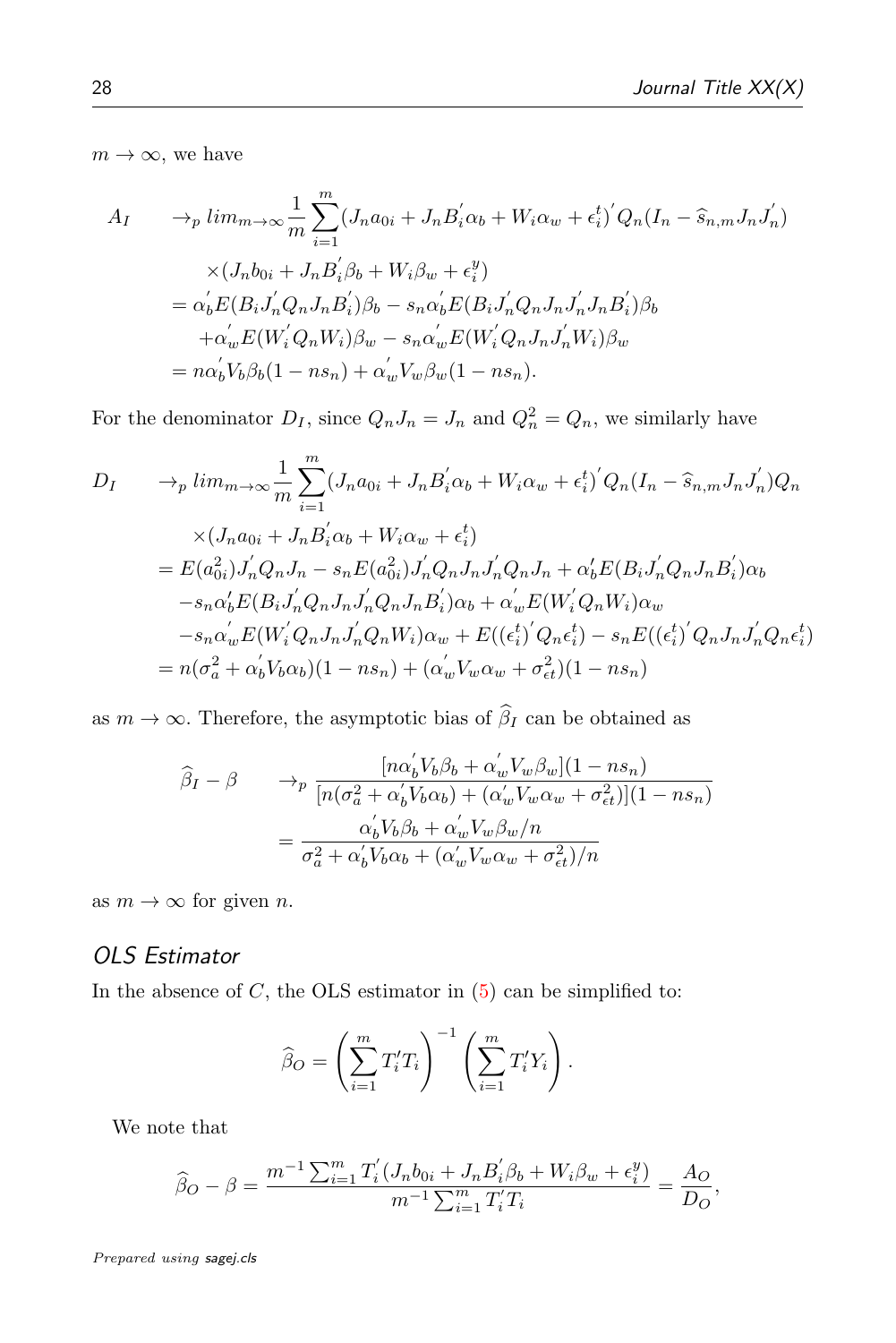where as  $m \to \infty$ 

$$
A_O \qquad \to_p l i m_{m \to \infty} \frac{1}{m} \sum_{i=1}^m (J_n a_{0i} + J_n B'_i \alpha_b + W_i \alpha_w + \epsilon_i^t)' (J_n b_{0i} + J_n B'_i \beta_b + W_i \beta_w + \epsilon_i^y)
$$
  

$$
= \alpha'_b E(B_i J'_n J_n B'_i) \beta_b + \alpha'_w E(W'_i W_i) \beta_w
$$
  

$$
= n(\alpha'_b V_b \beta_b + \alpha'_w V_w \beta_w)
$$

and

$$
D_O \qquad \to_p l i m_{m \to \infty} \frac{1}{m} \sum_{i=1}^m (J_n a_{0i} + J_n B_i' \alpha_b + W_i \alpha_w + \epsilon_i^{t})' (J_n a_{0i} + J_n B_i' \alpha_b + W_i \alpha_w + \epsilon_i^{t})
$$
  

$$
= E(a_{0i}^2) J_n' J_n + \alpha_b' E(B_i J_n' J_n B_i') \alpha_b + \alpha_w' E(W_i' W_i) \alpha_w + E((\epsilon_i^{t})' \epsilon_i^{t})
$$
  

$$
= n(\sigma_a^2 + \alpha_b' V_b \alpha_b + \alpha_w' V_w \alpha_w + \sigma_{\epsilon t}^2).
$$

Therefore, the asymptotic bias of  $\widehat{\beta}_O$  can be obtained as

$$
\widehat{\beta}_O - \beta \rightarrow_p \frac{\alpha_b' V_b \beta_b + \alpha_w' V_w \beta_w}{\sigma_a^2 + \alpha_b' V_b \alpha_b + \alpha_w' V_w \alpha_w + \sigma_{\epsilon t}^2}
$$

as  $m \to \infty$  for any n.

# Fixed-Effect Estimator

In the absence of  $C$ , the FE estimator in  $(6)$  can be simplified to

$$
\hat{\beta}_F = \left(\sum_{i=1}^m T'_i (I_n - Q_n) T_i\right)^{-1} \left(\sum_{i=1}^M T'_i (I_n - Q_n) Y_i\right).
$$

We note that

$$
\widehat{\beta}_F - \beta = \frac{m^{-1} \sum_{i=1}^m T_i'(I_n - Q_n)(J_n b_{0i} + J_n B_i' \beta_b + W_i \beta_w + \epsilon_i^y)}{m^{-1} \sum_{i=1}^m T_i'(I_n - Q_n) T_i} = \frac{A_F}{D_F}.
$$

Since  $(I_n - Q_n)J_n = 0$ , cluster-level confounders (measured or unmeasured) will not incur any bias in this case. Similarly above, as  $m \to \infty$ , we hence have

$$
lim_{m\to\infty} A_F \longrightarrow_p \frac{1}{m} \sum_{i=1}^m (J_n a_{0i} + J_n B'_i \alpha_b + W_i \alpha_w + \epsilon_i^t)' (I_n - Q_n)
$$
  

$$
\times (J_n b_{0i} + J_n B'_i \beta_b + W_i \beta_w + \epsilon_i^y)
$$
  

$$
= \frac{1}{m} \sum_{i=1}^m (W_i \alpha_w + \epsilon_i^t)' (I_n - Q_n) (W_i \beta_w + \epsilon_i^y)
$$
  

$$
= \alpha_w' E(W'_i W_i) \beta_w - \alpha_w' E(W'_i Q_n W_i) \beta_w
$$
  

$$
= (n-1) \alpha_w' V_w \beta_w
$$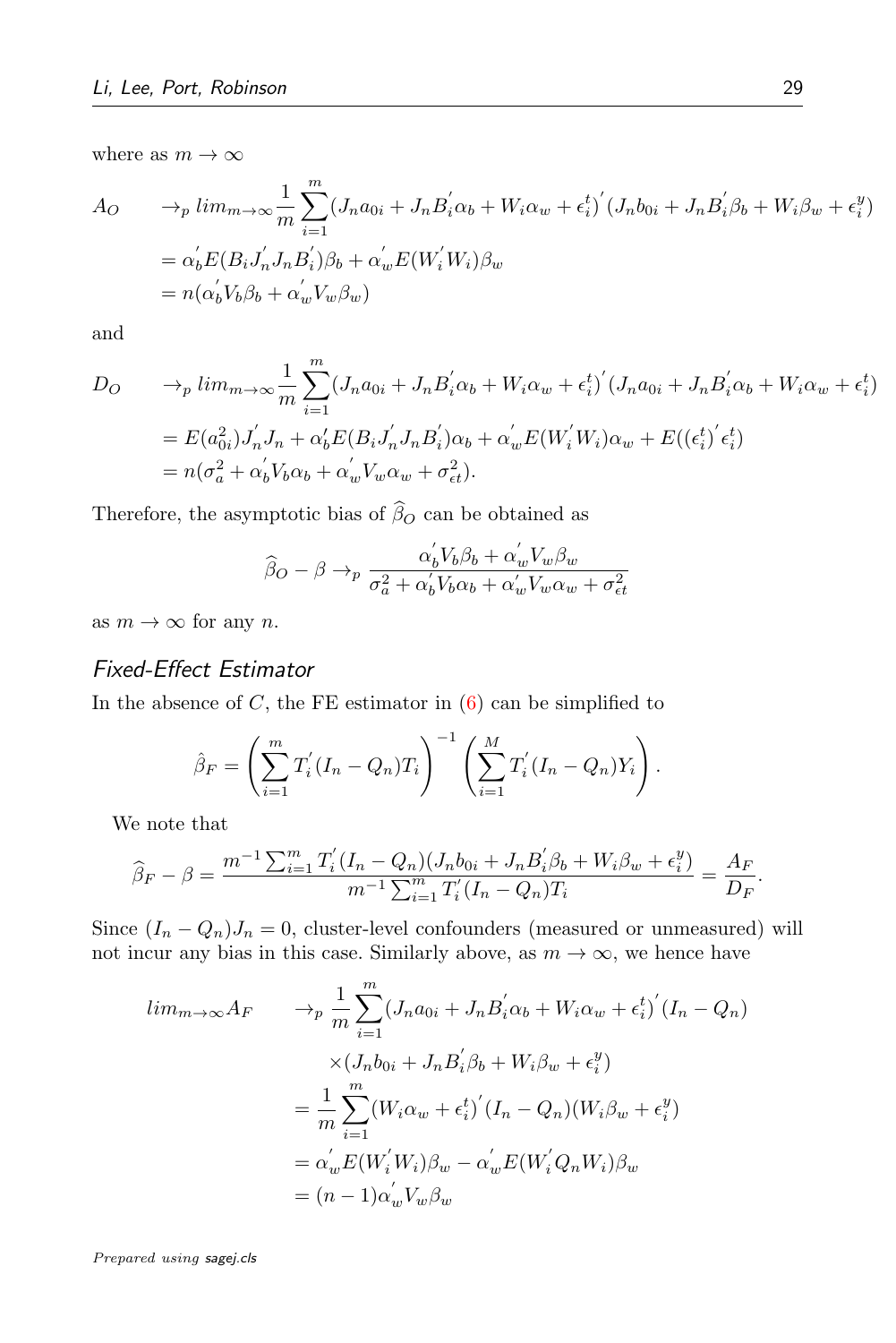and

$$
D_F \longrightarrow_p lim_{m \to \infty} \frac{1}{m} \sum_{i=1}^m (J_n a_{0i} + J_n B'_i \alpha_b + W_i \alpha_w + \epsilon_i^t)' (I_n - Q_n)
$$
  
\n
$$
\times (J_n a_{0i} + J_n B'_i \alpha_b + W_i \alpha_w + \epsilon_i^t)
$$
  
\n
$$
= \frac{1}{m} \sum_{i=1}^m (W_i \alpha_w + \epsilon_i^t)' (I_n - Q_n) (W_i \alpha_w + \epsilon_i^t)
$$
  
\n
$$
= \alpha_w' E(W'_i W_i) \alpha_w - \alpha_w' E(W'_i Q_n W_i) \alpha_w + E((\epsilon_i^t)' \epsilon_i^t) - E((\epsilon_i^t)' Q_n \epsilon_i^t)
$$
  
\n
$$
= (n-1)(\alpha_w' V_w \alpha_w + \sigma_{\epsilon t}^2).
$$

Therefore, as  $m \to \infty$ , the asymptotic bias of  $\widehat{\beta}_F$  can be obtained as

$$
\widehat{\beta}_F - \beta \to_p \frac{\alpha_w' V_w \beta_w}{\alpha_w' V_w \alpha_w + \sigma_{\epsilon t}^2}.
$$

## LMM Estimator

In the absence of  $C$ , the LMM estimator in  $(8)$  can be simplified as

$$
\hat{\beta}_L = \left(\sum_{i=1}^m T_i' \hat{\Phi}^{-1} T_i\right)^{-1} \left(\sum_{i=1}^m T_i' \hat{\Phi}^{-1} Y_i\right).
$$

When unmeasured between- and within-cluster confounders exist, the cluster-level error term in [\(7\)](#page-7-2)  $d_{0i} = B_i' \beta_b + b_{0i}$  with its variance  $\sigma_d^2 = \beta_b' V_b \beta_b + \sigma_b^2$ , and the individual-level error term  $\chi_{ij}^y = W_{ij}' \beta_w + \epsilon_{ij}^y$  with its variance  $\sigma_{\chi}^2 = \beta_w' V_w \beta_w + \epsilon_{ij}^y$  $\sigma_{ey}^2$ . Here  $\Phi = \sigma_d^2 I_n + \sigma_\chi^2 J_n J_n' = (\beta_0' V_b \beta_b + \sigma_b^2) I_n + (\beta_w' V_w \beta_w + \sigma_{ey}^2) J_n J_n'$ . We can obtain that  $\Phi^{-1} = \frac{1}{\beta' \nu \beta}$  $\frac{1}{\beta_w'V_w\beta_w+\sigma_{ey}^2}\big\{I_n-\frac{(\beta_b'V_b\beta_b+\sigma_b^2)J_nJ_n'}{(\beta_w'V_w\beta_w+\sigma_{ey}^2)+n(\beta_w'V_w\beta_w+\sigma_b^2)}\big\}=$ 1  $\frac{1}{\beta_w' V_w \beta_w + \sigma_{ey}^2} \{I_n - s_{n,m} J_n J'_n\}$  where  $s_{n,m} = \frac{\beta_b' V_b \beta_b + \sigma_b^2}{(\beta_w' V_w \beta_w + \sigma_{ey}^2) + n(\beta_w' V_w \beta_w + \sigma_b^2)}$ . Now  $d_{0i}$  is correlated with  $T_{ij}$  such that  $Cov(d_{0i}, T_{ij}) = \beta'_b V_b \alpha_b$ ; and  $\chi_{ij}^y$  is also 0 correlated with  $T_{ij}$  such that  $cov(\chi_{ij}^y, T_{ij}) = \alpha_w' V_w \beta_w$ . These correlations lead to the violation of LMM assumptions and subsequently we cannot obtain consistent estimates of  $\sigma_d^2$  or  $\sigma_{\chi}^2$ . We instead assume some positive and bounded constants  $\sigma_{de}^2$  and  $\sigma_{\chi}^2$  such that  $\hat{\sigma}_d^2 \to_p \sigma_{de}^2$  and  $\hat{\sigma}_{\chi}^2 \to_p \sigma_{\chi}^2$  as  $m \to \infty$  for some estimators  $\hat{\sigma}_{d}^{2}$  and  $\hat{\sigma}_{d}^{2}$ . We then have  $\hat{s}_{n,m} \rightarrow_{p} s_{n} = \frac{\sigma_{de}^{2}}{\sigma_{\chi e}^{2} + n \sigma_{de}^{2}}$ , which satisfies  $0 < s_{n} < 1$  for given n.

We note that

$$
\widehat{\beta}_L - \beta = \frac{m^{-1} \sum_{i=1}^m T_i' (I_n - \widehat{s}_{n,m} J_n J_n') (J_n b_{0i} + J_n B_i' \beta_b + W_i \beta_w + \epsilon_i^y)}{m^{-1} \sum_{i=1}^m T_i' (I_n - \widehat{s}_{n,m} J_n J_n') T_i} = \frac{A_L}{D_L}
$$